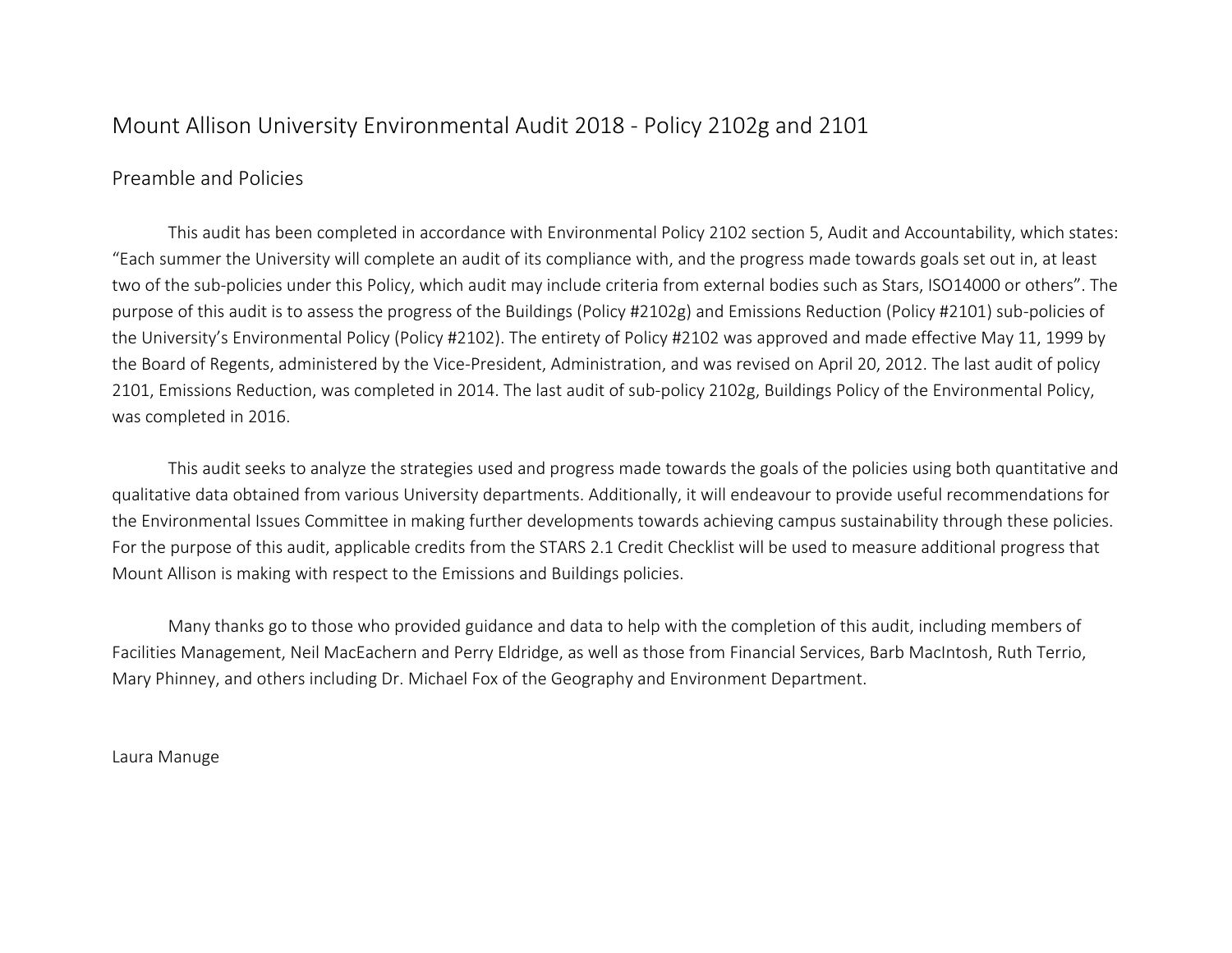# Content

- 1 Policy 2101, Emissions
	- 1.1 Introduction
	- $1.2 -$  Heat
	- 1.3 Electricity
	- 1.4 Transportation
	- 1.5 Financial
	- 1.6 Indicators
	- 1.7 Summary and Recommendations
- 2 Policy 2102g, Buildings
	- 2.1 Introduction
	- 2.2 Indicators
	- 2.3 Summary and Recommendations
- 3 Environmental Stewardship in Relation to Policies 2101 and 2102g
	- 3.1 Introduction
	- 3.2 AUCSN
	- 3.3 Eco-Rep Program
	- 3.4 Campus Climate Challenge
	- 3.5 Maple League Universities Initiatives
	- 3.6 STARS Credits
- 4 Sources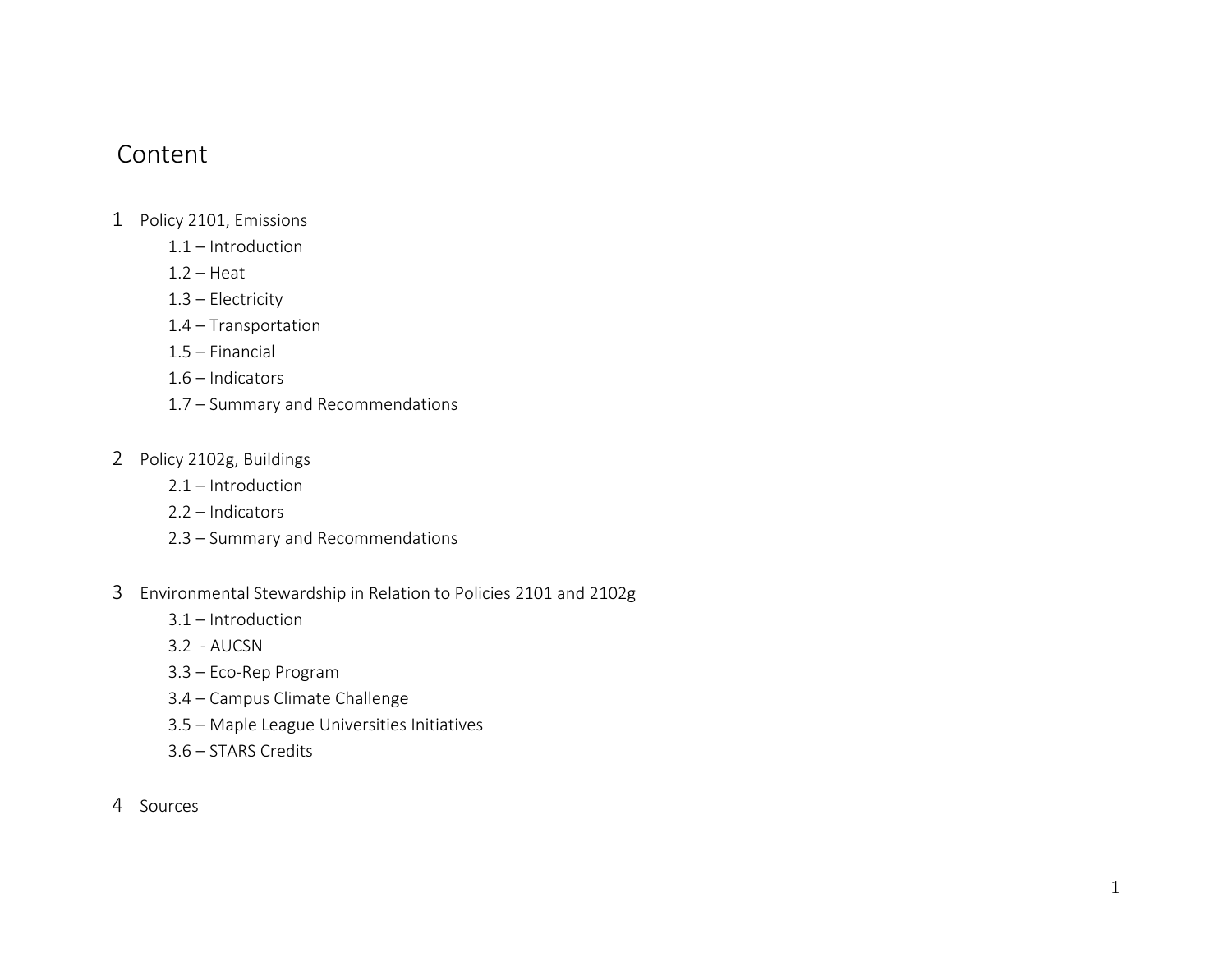# 1 – Policy 2101, Emissions

## 1.1 Introduction

The Emissions Policy was approved and made effective April 28, 2009 by the President, administered by the Vice-President, Administration. This policy seeks to address problems in relation to climate change and the University's carbon footprint, with its purpose being stated as to: "provide guidance and direction to address these challenges, and to establish Mount Allison as one of North America's leading universities in carbon reduction". The last audit of this policy was completed in 2014.

Mount Allison states on its website under "Environment Mount Allison" that it "continually seeks to improve efficiency while reducing its impact on the environment", and that it is constantly seeking new and innovative ways to improve on this for the benefit of future students. The Emission Reduction Policy refers to the demand of the climate crisis, and emphasises that the University needs to build upon its tradition of "innovation and leadership on environmental issues".

This policy has three areas of concentration, heating, electricity and transportation. The initial ideas behind the creation of the policy were developed by students of a fourth-year Environmental Studies seminar and the Environmental Issues Committee.

# 1.2 Heating

The section of the Emissions Policy addressing heating states that it is a priority for the University to "decrease emissions resulting in the generation of heat for campus buildings". It strives to do so through a number of strategies, including:

- Implementing energy efficiency measures where possible;
- Using alternative energy sources;
- Pursuing Green Globe certifications where applicable; and
- Working with students and employees to reduce the ambient temperature of buildings.

Mount Allison has 4 boilers at 200hp, 400hp, 600hp and 700hp. To heat the school in the summertime, Mount Allison solely operates a 200hp 4-pass boiler systems in areas where the humidity needs to be controlled and in buildings where water needs to be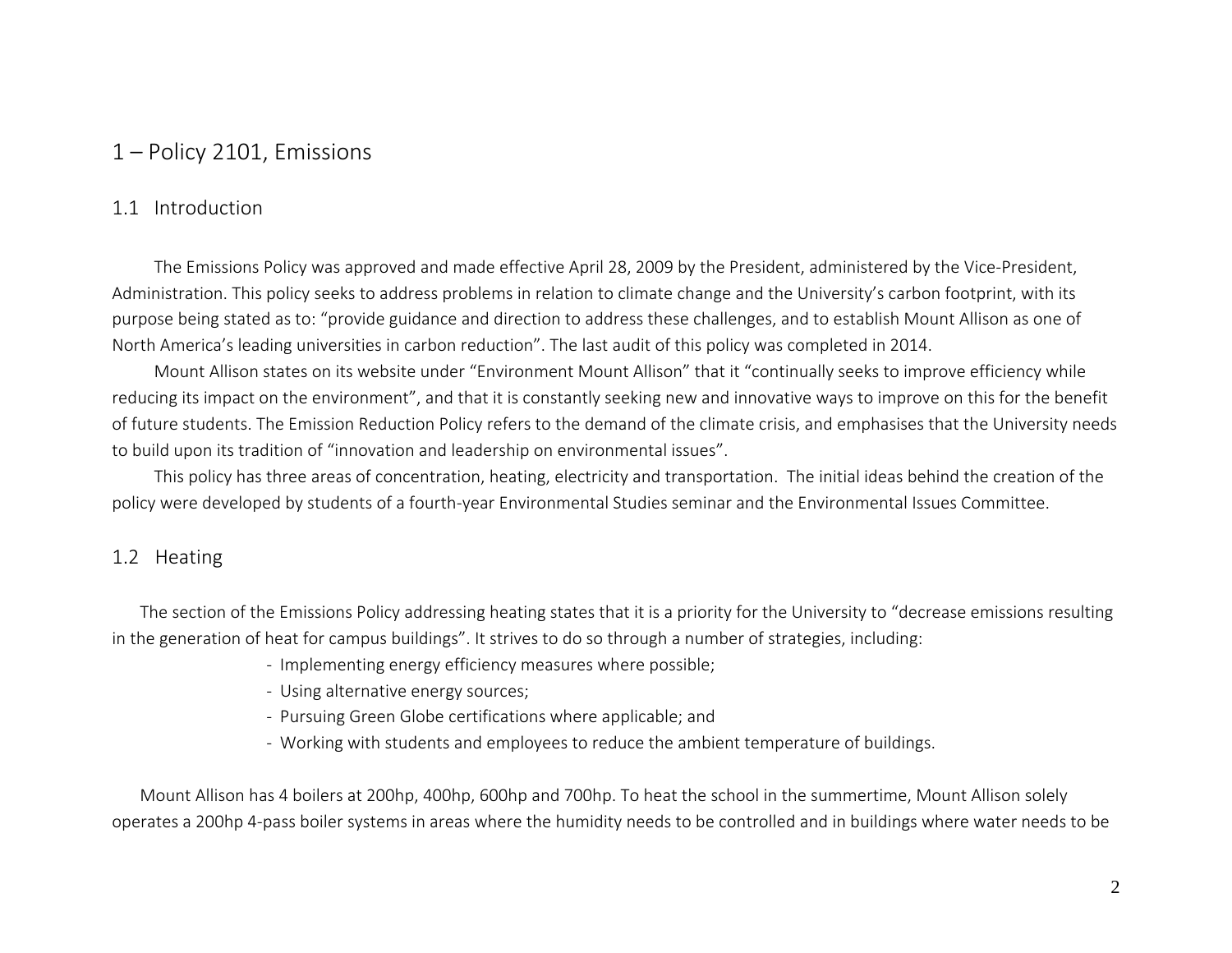heated. In the winter, either a 600hp or a 700hp boiler system is used for the baseload, and the 200hp or 400hp boiler system is used for the 'swing-load', meaning the difference between peak and baseloads. The University also keeps light fuel (number 2 furnace oil) on hand, but this has not had to be used since 2014.

In the last audit of this policy, completed in 2014, the conversion from the burning of Bunker A to the use of a natural gas system was analyzed. This conversion resulted in a decrease of emissions by approximately 2,000 metric tonnes (mt) of CO<sup>2</sup> annually, based on the numbers from the 2014 environmental audit. Since that conversion was made, efforts to decrease emissions through heating can be seen through building updates such as:

- The heating lines running through the tunnel systems being reinsulated. This project had a payback period of approximately 2 years.
- The conduction of a steam trap survey and replacement, which found that approximately 20% of the University's 300+ steam traps had failed, constituting about \$100,000 annually in heating losses.
- Heat reclamation projects in ventilation systems being planned in buildings such as Barclay and Windsor Hall.

These projects demonstrate the importance of small building projects focused on energy efficiency. The Facilities Management department (FM) has indicated that they are always looking to save on heating where possible, and the building control system operated by FM allows for daily monitoring and tweaking of how heating systems on campus are operating.

Alternative energy sources for heating systems on campus have been and continue to be deliberated at Mount Allison. During the renovation of Jennings Dining Hall in 2000, geothermal energy sources were explored as an alternative method of heating. However, a project of this nature was not pursued due to the cost. According to FM, The University has begun to consider Solar Photovoltaic Energy projects as they would provide the University with the opportunity for net metering. However, there are many factors to take into consideration for such a project, especially given the often windy, snowy climate in which Mount Allison is located. Such a project is only in the stages of initial investigation by the University's Manager of Technical and Energy Services, Perry Eldridge, in the form of a field or roof mounted panel installation. According to Mr. Eldridge, a project of this nature would have an approximate payback period of 15-18 years, so other projects with smaller payback periods would most likely be considered before this one.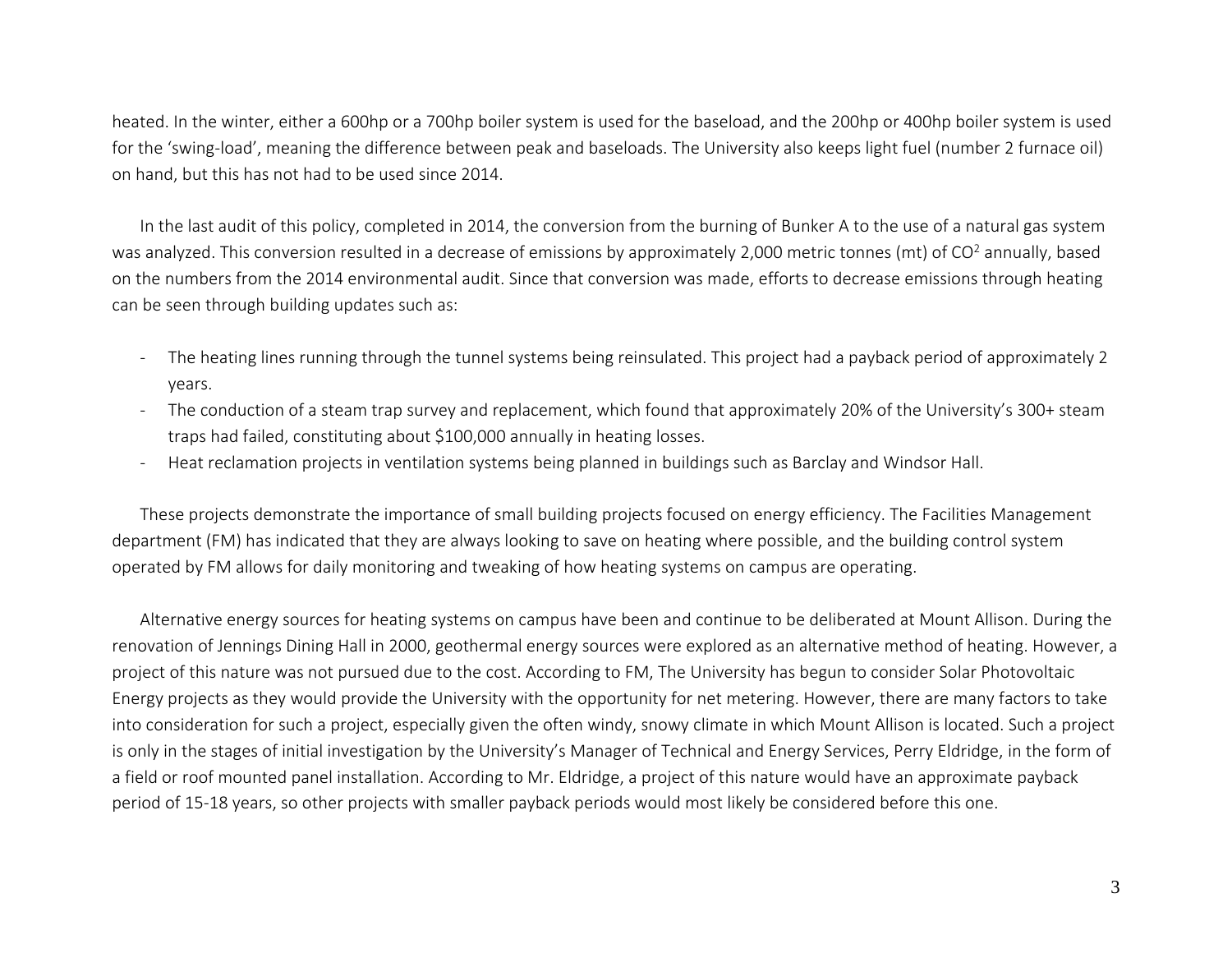Heating systems are a large part of the Green Globe certification process, which Mount Allison pursues for nearly all major building projects on campus. This is elaborated upon in section 2.3 of this audit, under the Buildings Policy audit.

Many efforts to reduce the ambient temperature of buildings on campus through the efforts of students and employees happen through the involvement of Eco Reps on campus and the annual C3 challenge that they work to promote. These efforts are elaborated on in section 3 of this audit.

## 1.3 Electricity

The second area of concentration of the Emissions Policy focusing on electricity use on campus states that it is also a priority for the University to "decrease emissions through a reduction of the use of fossil fuel sourced electricity". The strategies listed to try and achieve this include:

- Purchasing green power through the grid as it becomes available;
- Retrofitting buildings with energy efficient technology where reasonable to do so;
- Purchasing high efficiency model appliances and computer hardware; and
- Working with students and employees to reduce their use of electricity.

NB Power has yet to make green energy available through the grid, or if they have, its availability has not been made know to Mount Allison. The most recent green energy update on the NB Power website comes from when the Smartflower was being looked into in 2017 as a potential solar energy product for New Brunswick. It was being considered due to its popularity in other Northern countries, its attractive and compact features, and its weather resistance. There have been no recent updates on the testing of this product, although NB Power has indicated they are investigating other renewable energy products such as wind power.

Buildings on campus are gradually being updated to include more energy efficient technology, as per the Buildings Policy (2101g). Projects are selected based on their payback time and convenience, and are often completed by Perry Eldridge of FM. In terms of electricity, this largely occurs through the replacement of lighting on campus. For example, the lights in the Breezeway of the Academic Quad; originally, each one of those fixtures required about 100 watts of energy to operate, but they were reduced to 4 LED wall-packs in order to conserve energy, which is just a fraction of the wattage as opposed to what was being used before. Additionally,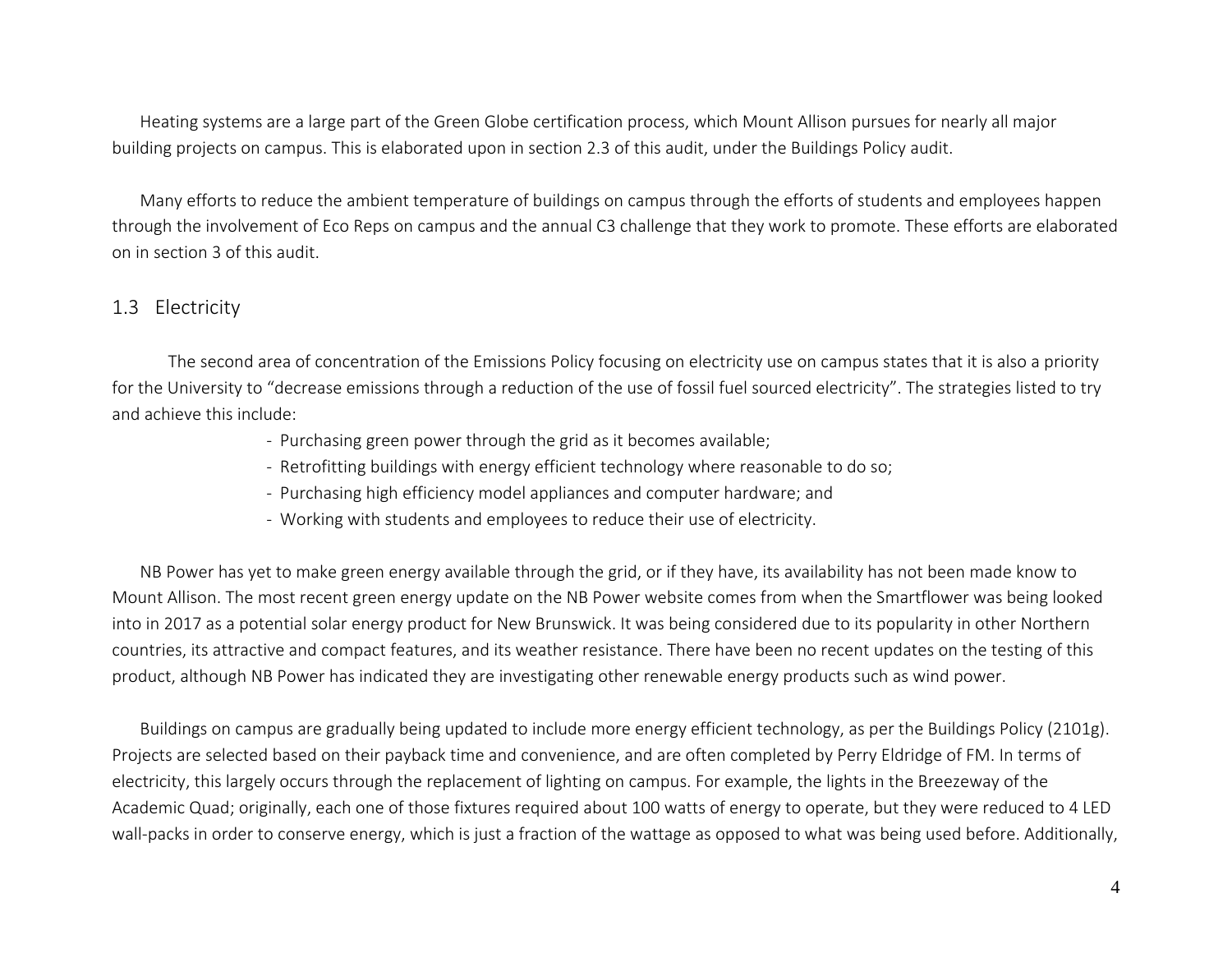Mr. Eldridge changed all of the outdoor post lights to LED. Most buildings on campus have also been replaced with LED lighting, and dual technology lighting (infrared and motion sensor) has been a part of Mount Allison's standard as of late.

Procurement of goods and services at Mount Allison are authorized through University Purchase orders by the Manager, Procurement Services. Often, the purchasing of high efficiency model appliances and computer hardware is the responsibility of the department through which they are being purchased and is put under the scrutiny of Procurement Services. In other words, purchasing decisions are often made by the staff or department looking to acquire new computers, vehicles, appliances, etc. Additionally, most electrical and mechanical purchases will go through FM before being approved. Under policy 7101 section 8, Environmentally Aware Procurement, it states "the University will purchase, subject to availability and economic considerations, goods and services which:

- − Contain post consumer recycled materials;
- − Contain materials that lend themselves to recycling;
- − Contain a minimum packaging; and
- − Are not harmful to the environment, where less harmful alternatives are available."

Mount Allison always seeks to purchase ENERGY STAR® products in order to ensure energy efficiency. Procurement Services have noted that there is an environmental consideration within nearly every purchase that is made at Mount Allison.

As with encouraging students and employees to reduce room temperatures on campus, efforts to reduce electricity usage on campus also often happen through the presence of Eco Reps on campus and the annual C3 challenge. Mr. Eldridge has commented that he is always open to being approached with ideas for energy efficiency projects on campus. For example, a faculty member approached FM seeking funding for the growth chambers in Flemington to be retrofitted with more energy efficient lighting. Since growth chamber lights need to be on 24/7, this project had a very short payback period.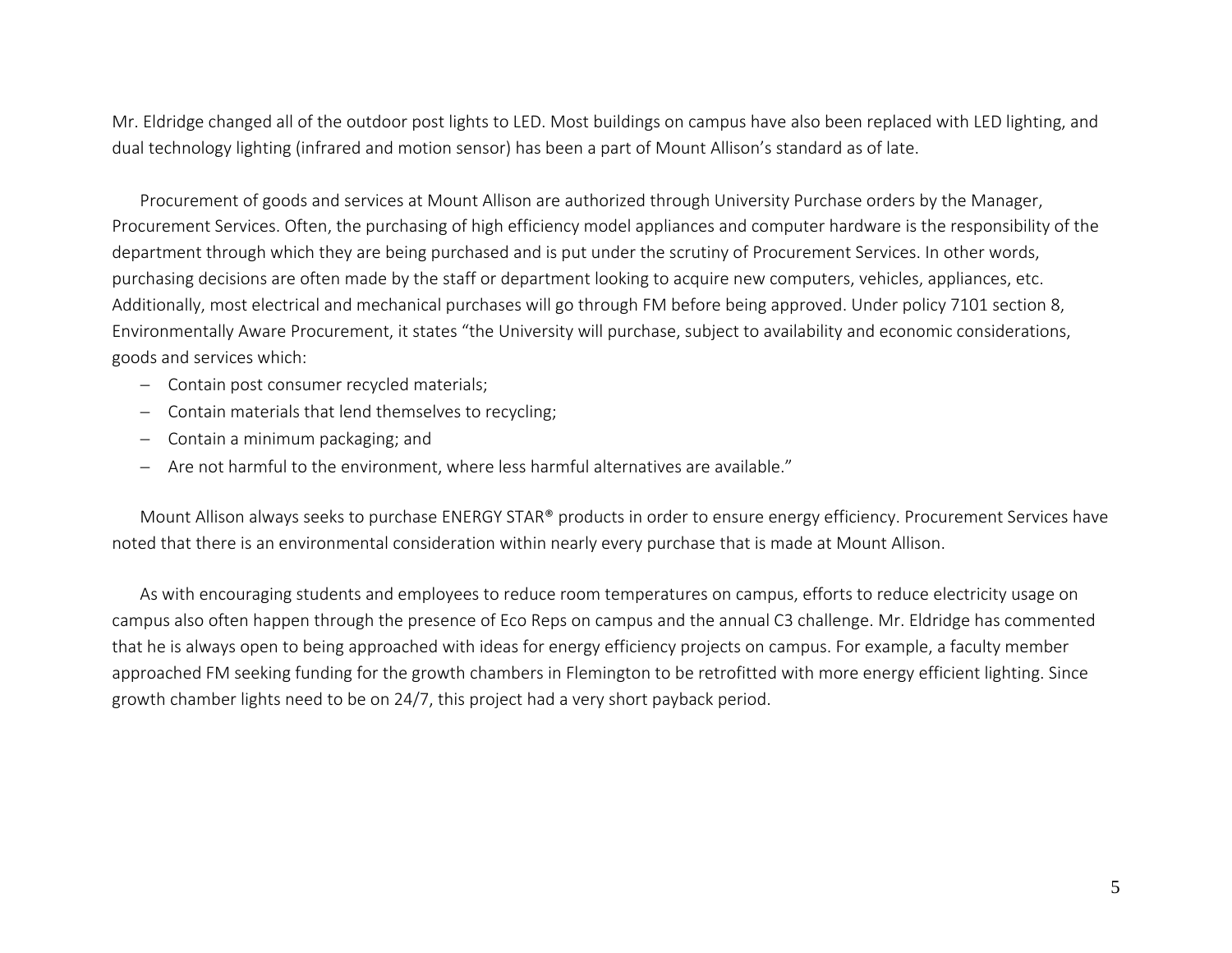## 1.4 Transportation

The third and final area of concentration for the Emissions Policy is transportation. This section states that the purpose is to "decrease emissions resulting from University-owned vehicles and University-approved travel". The strategies listed to assist in achieving this goal are:

- Reducing the number of university-owned vehicles where appropriate;
- Replacing the current fleet with low-emission and alternative-fuel options where appropriate;
- Implementing a central accounting system that monitors travel distances and mode of all University-expensed travel; and
- Working with students and employees to consider their use of University approved travel.

The number of golf carts within the University's vehicle fleet has increased significantly in recent years as older vehicles are replaced. All of the golf carts are either solar powered or battery operated, meaning that their carbon footprints are significantly lower than other vehicles within the fleet. The solar powered golf carts are the most recent addition to the fleet, having been acquired one-by-one over the past few years or by converting pre-existing golf carts.

The University will continue to require a certain number of vehicles that are able to drive longer distances and or carry heavier loads. However, the FM plan of reorganizing the vehicle fleet has lead to an evaluation of needs, which in turn, will move the University toward a more efficient and environmentally responsible fleet. FM is currently in the process of converting their fleet to more efficient options, which is primarily accomplished through looking at fleet size relative to work requirements. Often the size of the vehicle itself is considered in the reorganization process. Small electric utility vehicles have been purchased since 2012, some of which have successfully replaced fossil-fuelled road vehicles. The FM fleet currently has 8 electric utility vehicles, 3 of which are 100% continually charged by solar panels. FM will continue to convert as many vehicles to this format as feasible going forward.

FM has indicated that most University-owned vehicles have logbooks where odometer readings in gasoline operated vehicles are kept track of with each day of use. These logs are later submitted to Financial Services to be accounted for within the University's carbon footprint.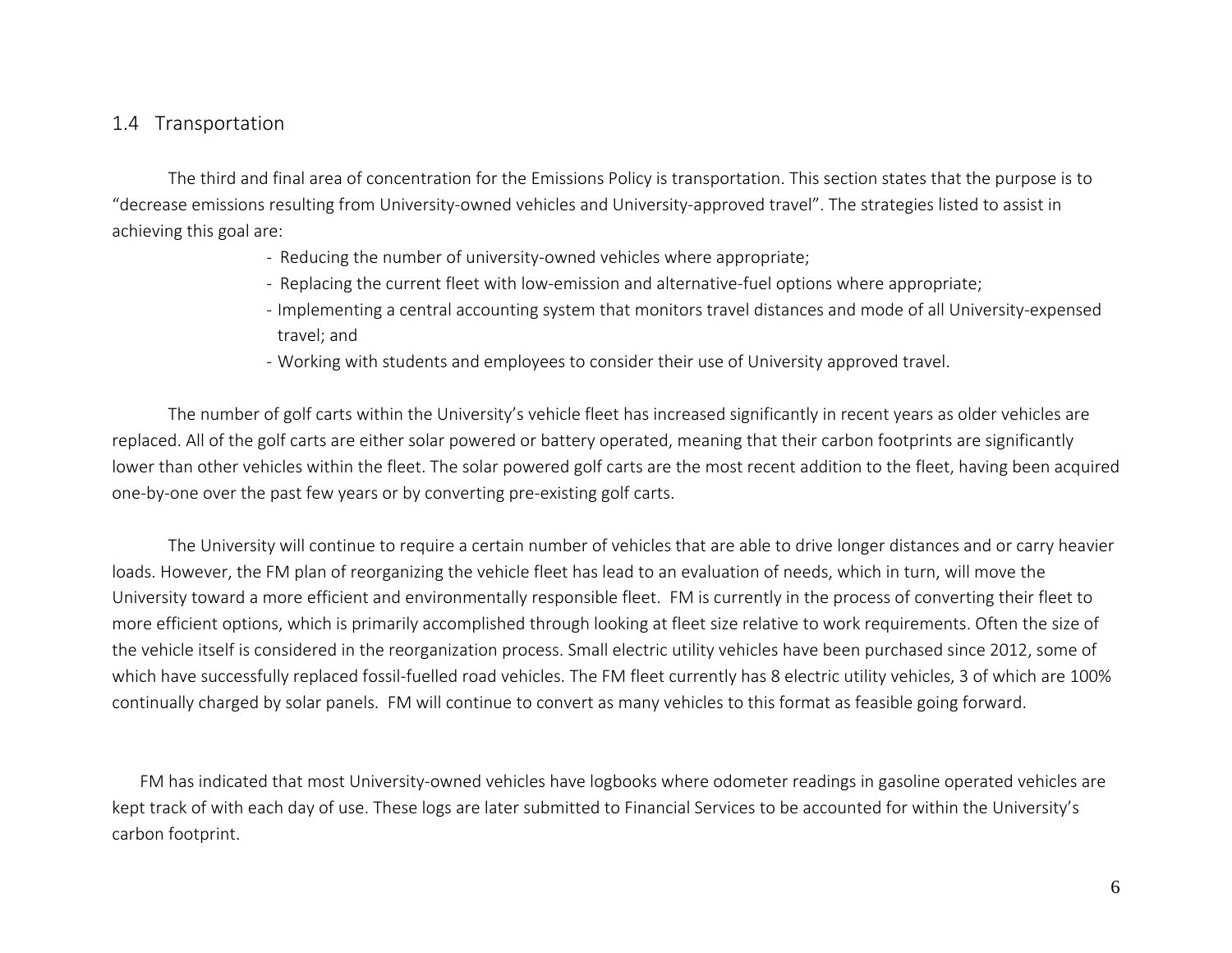Some student-led groups on campus participating in University approved travel already consider carbon offsetting programs, but this past year the Mount Allison Students Union's (MASU) Sustainability Committee included carbon offsetting as a suggestion for clubs and societies on campus in their green training presentation meant to be used for clubs and society training events.

#### 1.5 Financial

Section 3 of policy #2101, Finance, states that the University will:

- Ensure that alternative energy or highly efficient energy measures be incorporated in new building projects;
- Ensure that continued fundraising efforts for building projects defer maintenance to lessen energy consumption; and
- Establish a Green Evolving Fund that will be used exclusively to fund energy efficiency projects or portions of projects that is separate from the A&R budget.

As discussed previously, small-scale energy efficiency projects are being completed by FM on an ongoing basis. The next policy to be audited, which is the Buildings policy, focuses on incorporating energy efficiency projects into both existing buildings and new building projects. As far as large-scale projects go, renewable energy projects often have low return on investment and as a result are not always feasible for the University. FM has indicated that they are more interested in developing a new Master Plan towards sustainability as opposed to adopting just one project to focus on. This way, priorities for energy conservation can be more easily established with regards to cost when moving forward.

It is important to note the existence of the Green Evolving Fund, or Green Initiatives Budget, outlined within the emissions policy. The Green Evolving Fund was created to fund energy efficiency projects on campus in 2010. However, while energy efficiency projects are still being completed, the Green Evolving Fund no longer exists. The fund was established as suggested by the Emissions Reduction Policy, but as of the 2015 budget the Green Evolving Fund has been eliminated. According to Financial Services, this fund unexpectedly grew far beyond the context of the budget. The initiative is still supported by administration and so long as the project has a relatively low payback period (5-7 years maximum), the funds are often still provided. While there is no official criteria, project ideas are continuously brought to Financial Services by FM, and so long as the projects eventually pay for themselves in a reasonable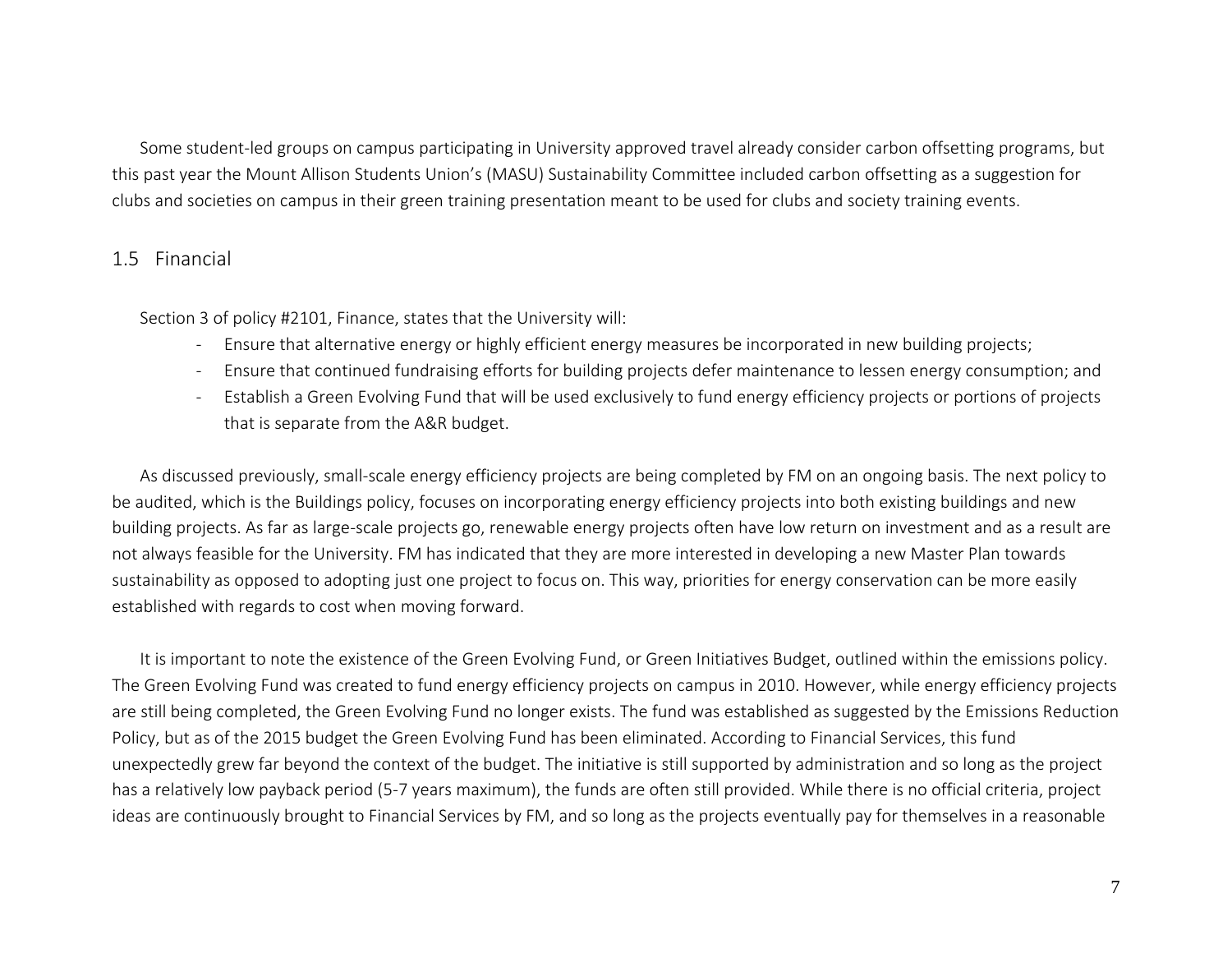timeframe they are able to receive an internal loan to complete the project. However, this means that projects that do not pay for themselves at all or in a reasonable timeframe are not approved.

## 1.6 Indicators

According to Section 4 of the Emissions Policy, Performance Indicators, Accountability and Targets, the Controller is responsible for collecting information and reporting it in the annual Review of Operations completed by Financial Services. As stated within the policy, the metrics for inclusion are:

- Fossil fuel use and emissions from fossil fuels consumed for heating purposes;
- Electricity use and emissions from annual electricity consumption;
- Emissions from University approved travel;
- Energy consumption and emissions per square foot; and
- Energy consumption per student and per employee.

The University's annual carbon footprint is calculated by Financial Services and reported in the Review of Operations each fiscal year. In the Review, the metric tonnes of CO<sup>2</sup> are conveyed for what are described as the "major sources" of carbon emissions, which include Heat, Power, and 'Other'. In the 2017 Review of Operations, the overall carbon footprint calculation was estimated at 10,300 mt.

The "other" portion of the carbon footprint made public through the Review of Operations consists of Field Trips, Team Travel, Employee Travel, Refrigerants, Waste, Diesel and the vehicle Fleet. The Carbon Footprint that is included in the annual Review of Operations does not include employee or student commuting emissions, however the footprint data does indicate that it makes up approximately 13% of total eCO<sup>2</sup> emissions. The data below was obtained from the information used to calculate the 2016-17 overall carbon footprint.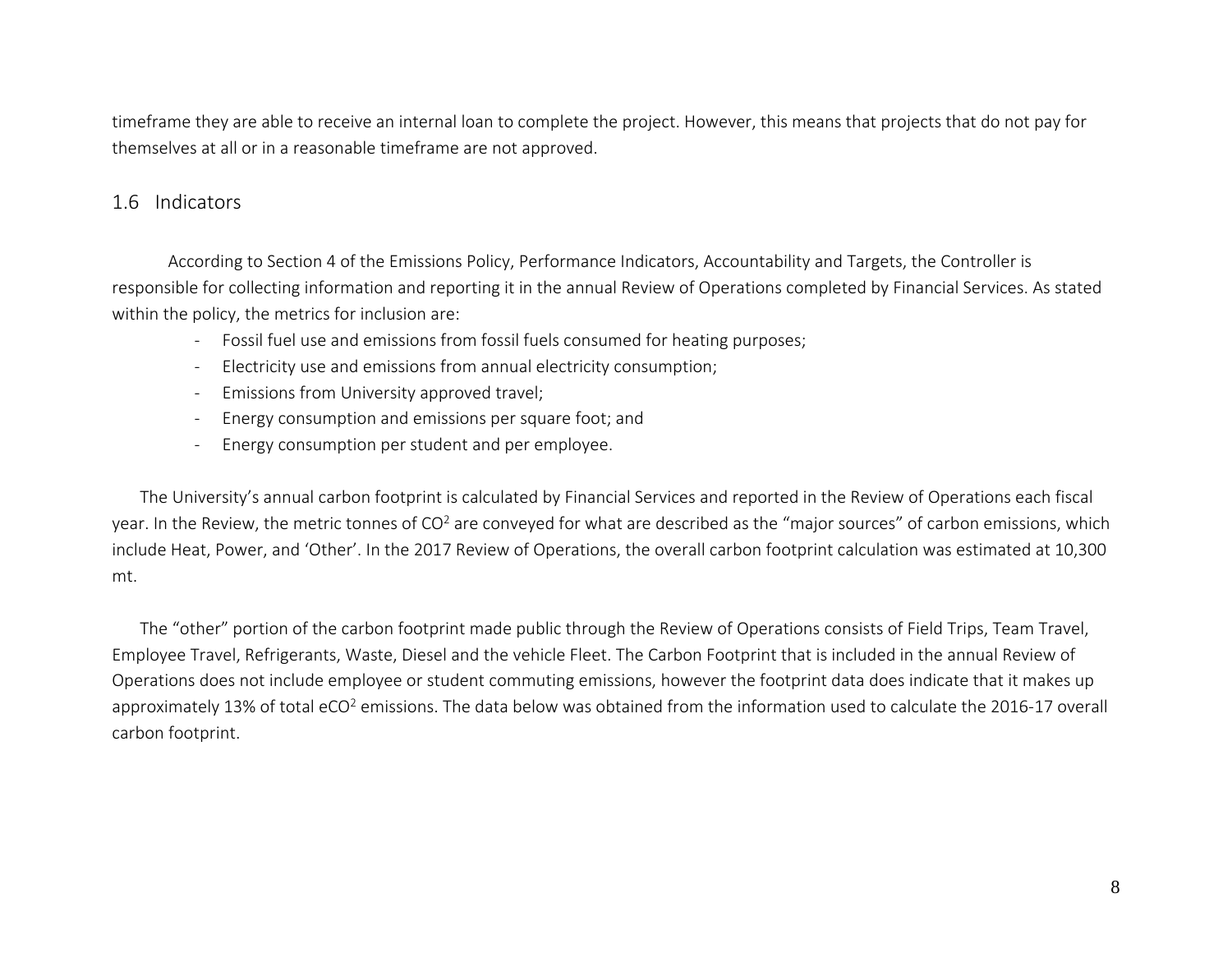

Figure 1.6.1 shows the total CO2 emissions from the University since 2010. This data was obtained directly from the Review of Operations from the 2017 fiscal year as well as the Review of Operations from the 2012 fiscal year. Since 2010, the University has reduced their carbon footprint significantly (from 13,102mt to 10,298mt). This is especially due to the total discontinuation of the use of Bunker A in 2012. While Natural Gas is still a fossil fuel, it produces significantly less greenhouse gas emissions. Since this conversion was made, decreases in CO2 emissions have resulted largely from energy efficiency projects on campus. Building closures, temperatures and equipment performance may also account for rises and decreases in emissions.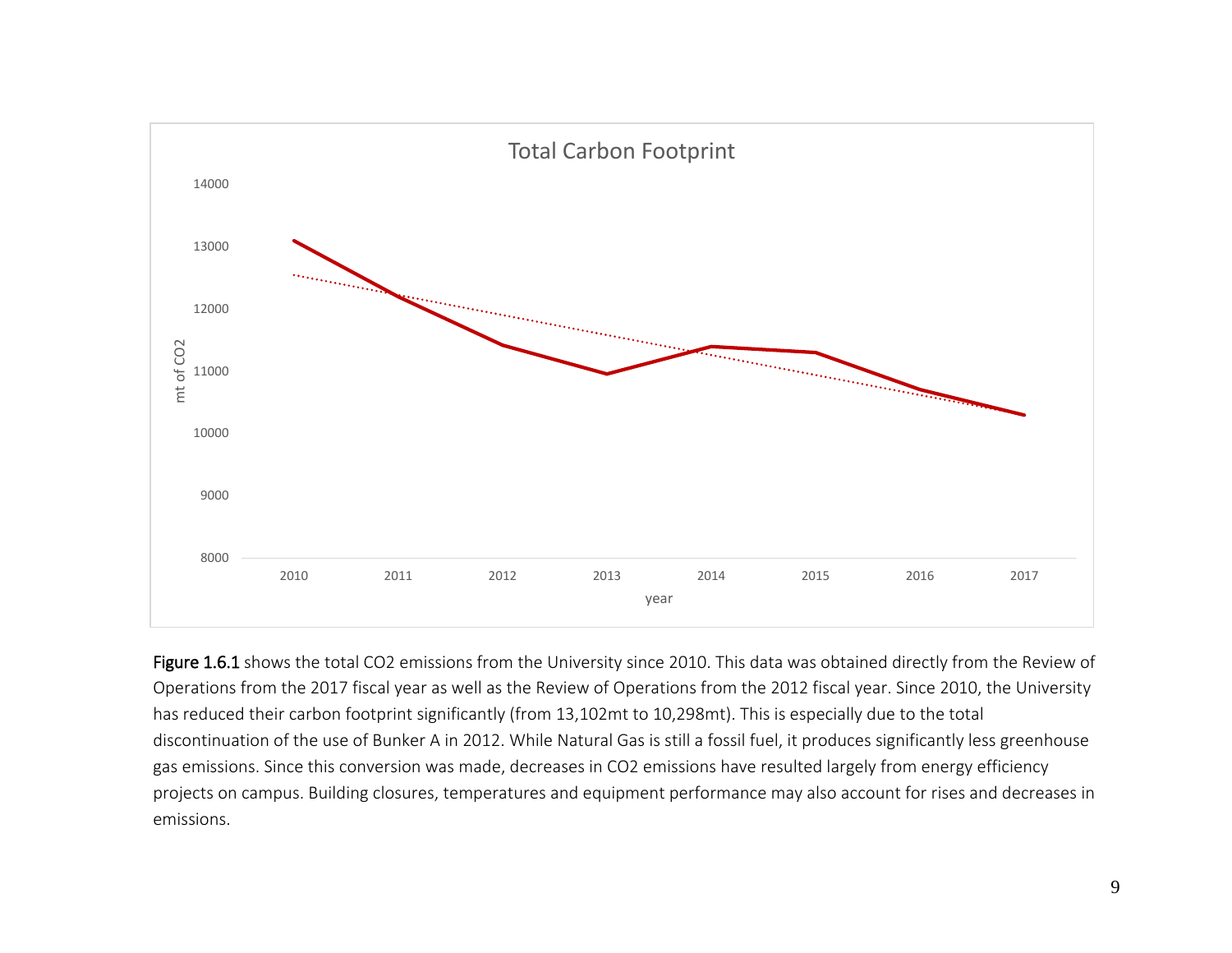Figure 1.6.2 shows the total yearly Natural Gas usage on campus since 2014 in mega tonnes of CO2. The levels of CO2 were taken directly from the Carbon Footprint 2016-17 calculations. New Brunswick dealt with record level snowfalls during the Winter of 2015, resulting in a noticeable increase of heat usage on campus.

Figure 1.6.3 shows the total yearly Power usage in University Buildings since 2014 in mega tonnes of CO2. The levels of CO2 were taken directly from the Carbon Footprint 2016-17 calculations. Ultimately, power usage on campus has been relatively steady in the past few years, with a noticeable decrease between 2014 and 2015. This is most likely due to lighting upgrades as well as any other energy efficiency projects on campus.



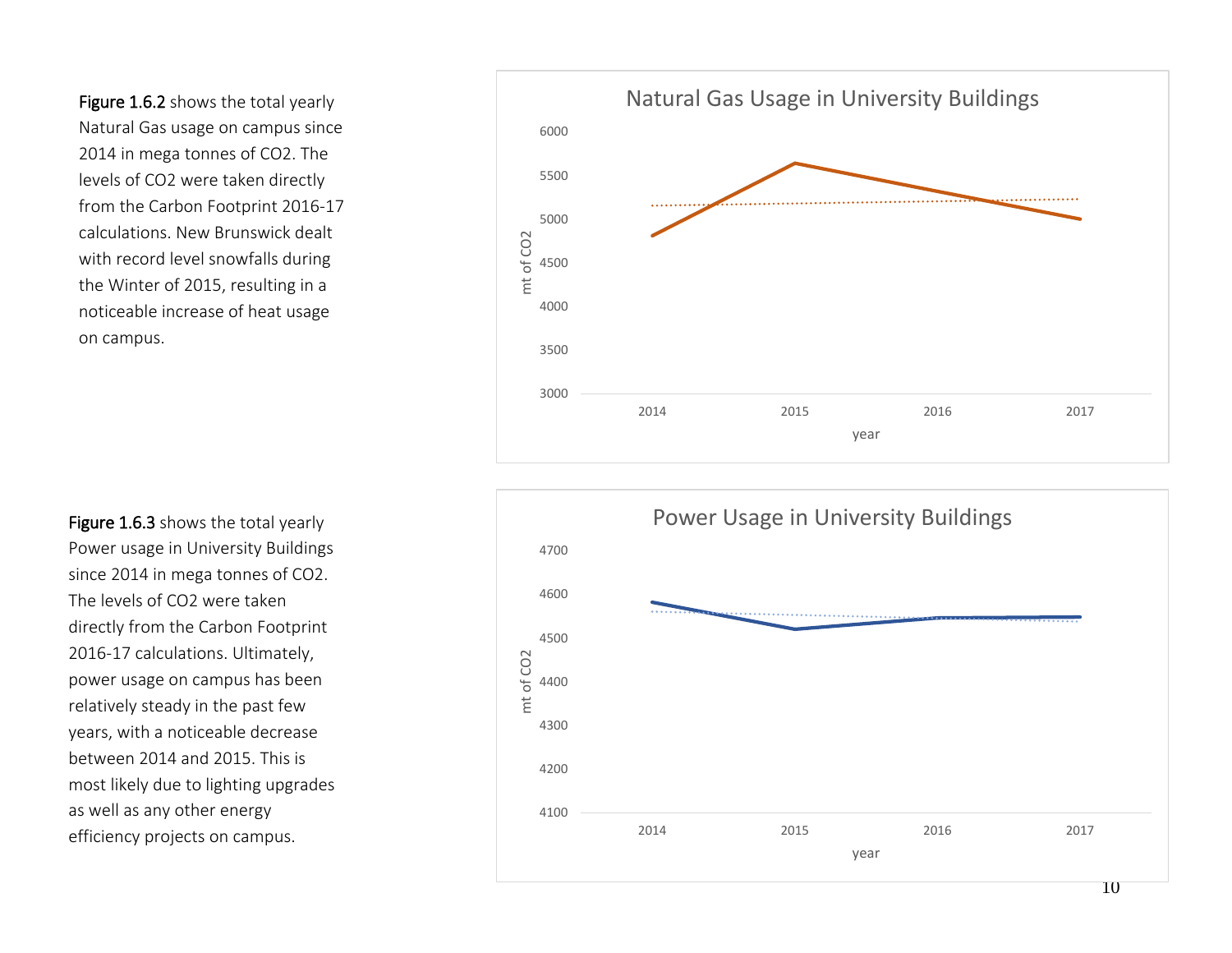Figure 1.6.4 shows the total amount of CO2 emissions resulting from University approved travel (field trips, team travel, employee travel and the University fleet) each year since 2014. Travel emissions have remained steady since 2015.



Figure 1.6.5 shows the distribution of University approved travel for the 2017 year. Employee travel produces the largest amount of CO2 relative to other forms of University approved travel including team travel, field trips and the fleet.

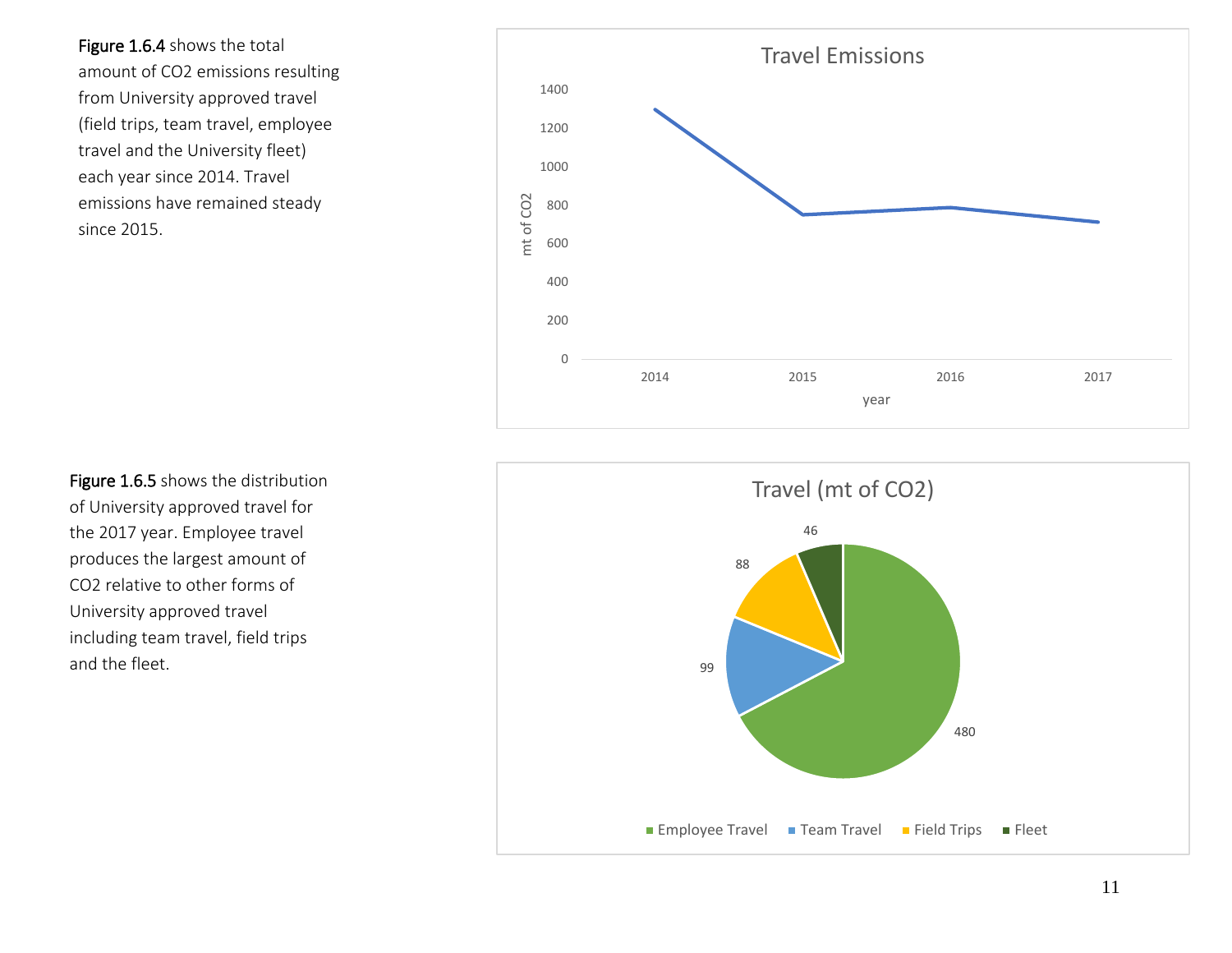## 1.7 Summary and Recommendations

Overall the University has been making steady strides towards reducing their carbon footprint. This is primarily being accomplished through small-scale energy efficiency projects completed by FM, such as replacing lighting and ventilation systems across campus. However, the Emissions Reduction Policy has not been revised since its approval in 2009, making it close to being a decade old. This policy needs to be revised in order to better reflect changes and current practices of both the University and of the needs of the environment in order for Mount Allison to better align itself with its Environmental Policy. Revisions could include but should not be limited to:

- − Updating strategies for decreasing emissions. The University has already switched to natural gas and should more actively investigate alternative energy sources for Mount Allison.
- − Mount Allison should plan ahead to adopt energy efficiency projects with longer payback periods.
- − Under section 3, Finance, the policy still states that the University will "Establish a Green Envolving Fund". This fund has since been established and later removed from the budget. The policy should accurately reflect that and state where funds for these projects are now coming from.
- − Mount Allison should investigate the opportuneness of the Green Evolving Fund. If the funds for green projects are not being set aside, then it should be apparent that the lack of separated funds are not causing less projects to be completed. This includes not only the quantity of projects, but also the scale.
- − The University can and should establish more specific targets for this policy to achieve in the future, so that their work towards decreasing emissions are more obvious and transparent.

## Recommended Policy Changes

The University should remove or alter the line pertaining to the Green Evolving Fund as that fund no longer exists as an entity of its own. Additionally, the University should consider either reinstating the Green Evolving Fund or a similar initiative so that there are separate funds that can be dedicated to and concentrated on creating a more sustainable green campus, or clarifying within the policy where the funds for green energy projects are coming from and what criteria needs to be met in order for the funds to be made available for such projects. Additionally, projects are only approved if the payback period is relatively low. The University needs to demonstrate a willingness to invest in projects that will eventually decrease their carbon footprint, such as solar energy.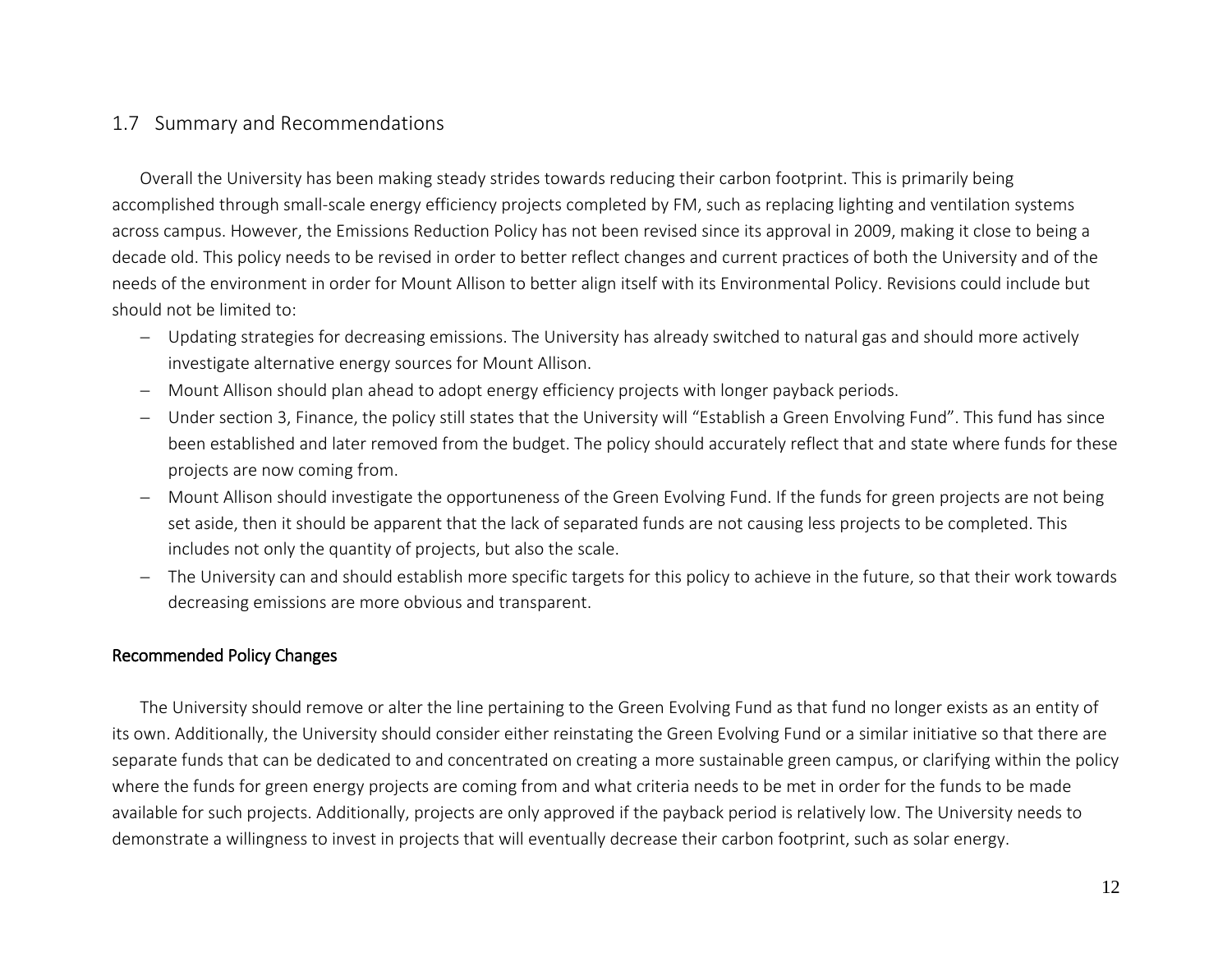#### Other Recommendations

Mount Allison should highly consider hiring a Sustainability Coordinator or a position of that nature in order to have a concentrated effort towards green energy projects on campus. Currently, Perry Eldridge takes on much of the responsibilities of a Sustainability Coordinator as Facility Management's Manager of Technical and Energy Services. By spreading out these responsibilities rather than putting everything under one blanket, the University would be able to not only focus on the day to day efficiency of campus, but also potentially take on long-term projects that will increase the University's overall sustainability in the long run, such as a renewable energy project. Having this role will help ensure that the University commits to upholding environmental standards.

The University should consider investing in a carbon offsetting program to account for University-related travel. A program of this nature would not only reduce the University's overall carbon footprint, but it would also appeal to students and staff looking to reduce their individual carbon footprints. It would demonstrate a commitment to footprint reduction and commitment to environmental care by the institution.

Having achieved the ranking as Canada's Top Undergraduate University from Macleans for 19 of the last 27 years, more frequently than any other University, Mount Allison has established itself as a national leader in education and University reputation. This is an enormous achievement, and many students and staff are incredibly proud to call Mount Allison their home. However, from this ranking, stakeholders should be able to expect that Mount Allison is striving to improve upon this reputation by showing continuous efforts to reduce their carbon footprint. This can and should continue to be achieved through small-scale efficiency projects, but larger projects investing in renewable energy should also be considered in order to achieve greater strides towards this goal. Despite the higher payback periods associated with these projects, they are essential in moving forward with emission reduction.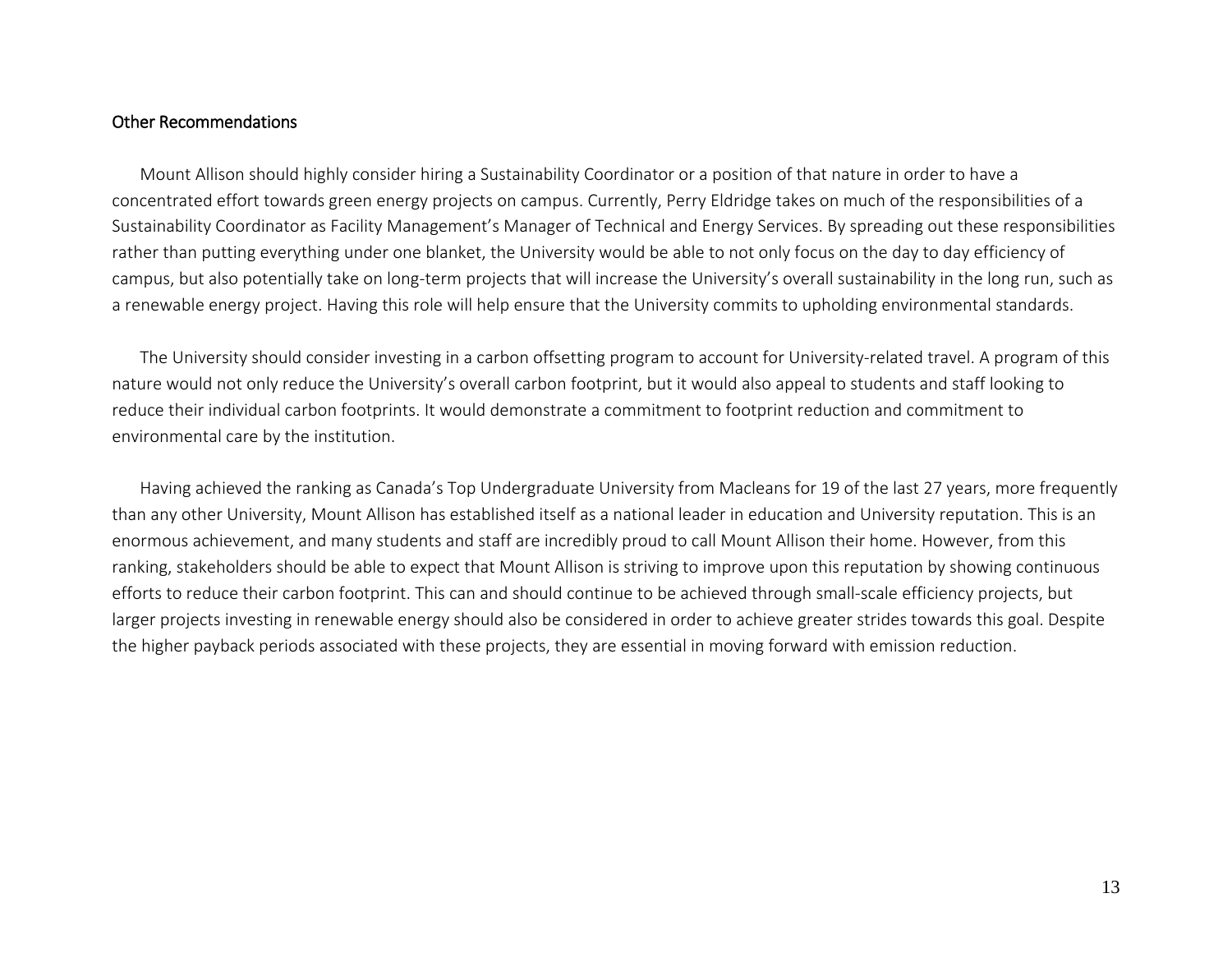# 2 – Policy 2102g, Buildings

## 2.1 Introduction

The Buildings Policy within the Environmental Policy was approved and made effective November 28, 2012 by the Vice President, Administration, and is administered by the Director of Facilities Management. The purpose of this policy is to commit to "constructing, operating and maintaining its buildings in a way that will reduce operating costs, provide healthy environments for students, faculty, staff and visitors and contribute to the goals of protecting, conserving and enhancing the environment".

Buildings play a significant role in energy consumption and emissions across the globe. According to the 2017 ISO 16745 document, buildings contribute approximately one-third of global greenhouse gas (GHG) emissions. Due to this, measuring and reporting the GHG emissions from existing buildings is critical when it comes to cost effective GHG mitigation efforts. This is especially important during the operational portion of a building's life cycle, which accounts for 70% to 80% of its total energy use.

At Mount Allison, each building on campus has unique characteristics. This is especially true due to the age of some of the buildings, such as the Owen's Art Gallery, which is the oldest University art gallery in Canada. Occasionally, upgrading buildings can pose significant challenges if their age causes structural barriers. However, FM has made it a priority to monitor and increase energy efficiency in as many University buildings as possible.

Policy 2102g states three primary objectives, those being:

- Ensuring building projects take all steps necessary to ensure that the building is energy efficient, uses no more water than necessary, and economical in its use of space;
- Ensuring Green Globes design processes and environmental assessments and audits are incorporated in planning for such work; and
- Taking reasonable steps to achieve measurable life cycle cost savings in respect to the building and ensures minimal ecological impact.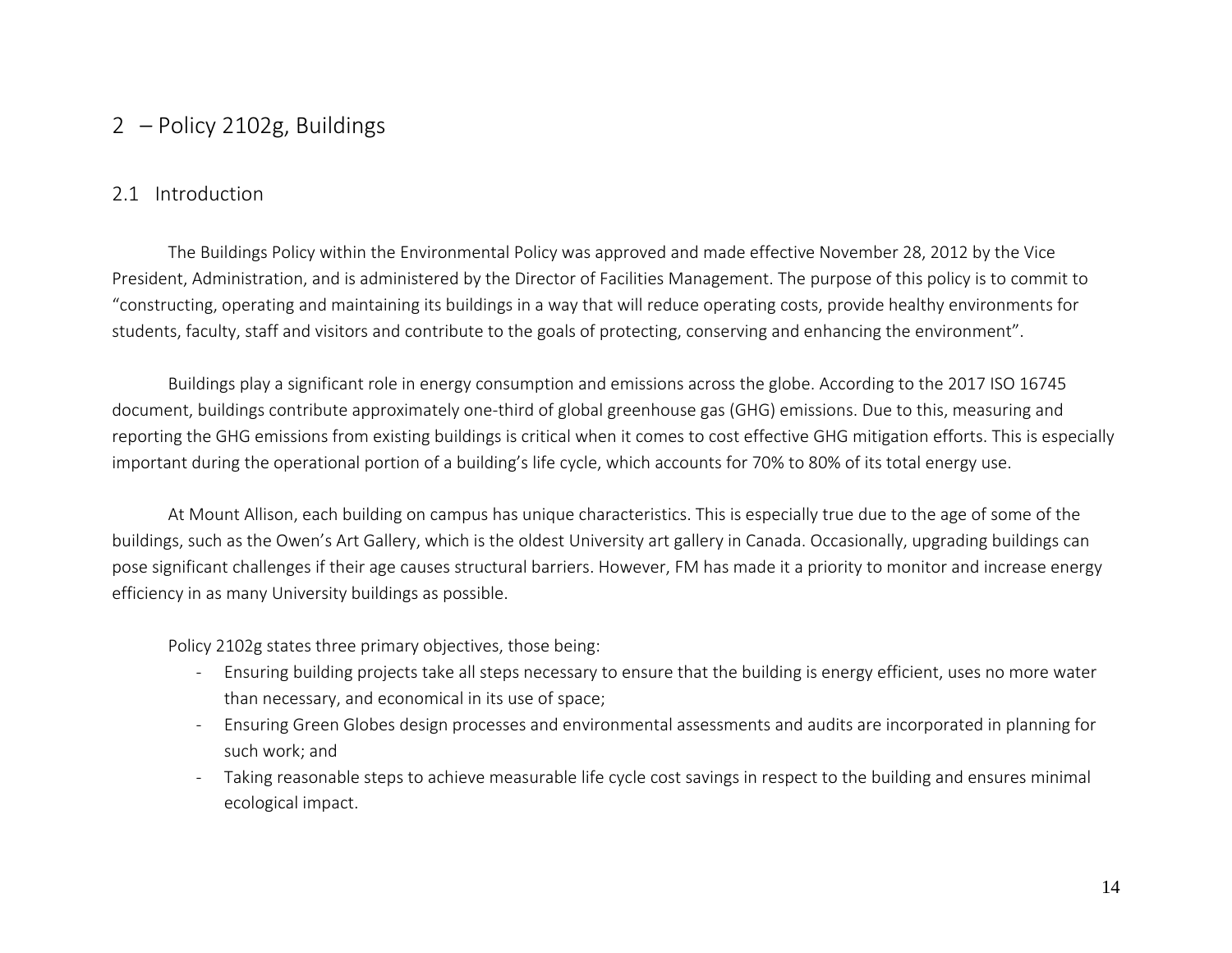In aiming to achieve these goals, the strategies of Policy 2102g are to:

- Rate the energy and environmental performance of existing buildings; and
- To report and implement short-term building repairs in a timely fashion to reduce carbon and water footprints.

# 2.2 Indicators

The Buildings Policy lists two metrics that are to be used as performance indicators, those being Green Globe Certifications and carbon emissions calculations. According to the policy, it is the responsibility of FM to set and review objectives for buildings, collect building data and report on this information.

## Green Globe Certifications

Green Globe Certifications, which are a part of the Green Building Initiative (GBI)(https://www.thegbi.org/), are meant to guide companies towards developing more sustainable buildings in their various stages of design, construction and operation. This includes ensuring factors such as:

- Energy conservation
- Lowered water consumption
- Responsible use of materials
- Efficient use of project team time

Additionally, there are six Environmental Assessment Areas for existing buildings that are each worth various amounts of points. Those categories include Energy, Water, Resources, Emissions, Indoor Environment and Environmental Management.

GBI advertises Green Globe Certifications as being an uncomplicated, practical and affordable method for companies to commit themselves to sustainability. Green Globe scores are given in percentages, which are then translated into a number of 'Green Globes' between one and four. Four Green Globes are equivalent to a Gold LEED rating. The certification process is available for multiple project types including new construction, existing buildings and interiors.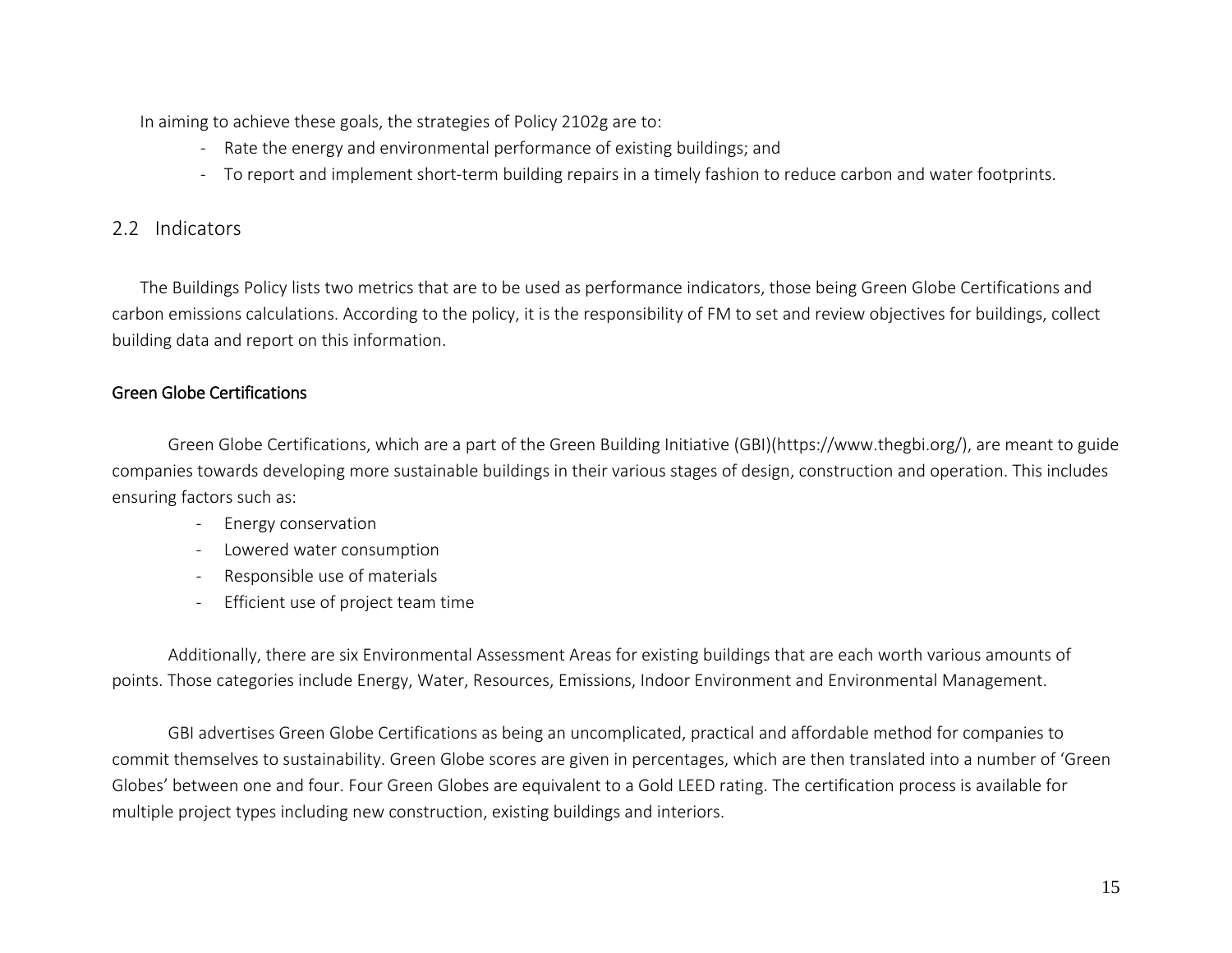At Mount Allison, Green Globe certifications are pursued for all new construction and any major renovations deemed 'large' enough. This is decided based on the cost of the certification process and the cost of the project.

| <b>Building</b>                      | <b>Green Globe Certification</b>                             |
|--------------------------------------|--------------------------------------------------------------|
| Purdy Crawford Centre for the Arts   | 4 Green Globes equivalent                                    |
| <b>Wallace McCain Student Centre</b> | 3 Green Globes (4 Green Globes for the Fitness Centre within |
|                                      | this building)                                               |
| <b>Windsor Hall</b>                  | Unknown, but pursuing Green Globes                           |
| Campbell Hall                        | Commercial Building Infrastructure Program (predates Green   |
|                                      | Globes)                                                      |

*Figure 2.2.1 shows the Green Globe Ratings of current Mount Allison buildings as well as which buildings may be pursuing Green Globes in the near future.*

#### Carbon Emissions Calculations

Each fiscal year, Financial Services calculates the University's Carbon Footprint in Metric Tonnes (mt) of CO<sup>2</sup>. In Financial Services' Review of Operations made public on the Mount Allison website each year, the Carbon Footprint is broken down to reflect the emissions for "Heat", "Power" and "Other". Over the past 4 years, the University has seen a slow but steady decrease of its total emissions. In 2014, the total emissions were 11,401 mt. In 2017, that number was 10,293mt. On average, total emissions were reduced by 369.33mt each year since 2014.

The total carbon emissions calculations can be found in section 1.6 of this audit.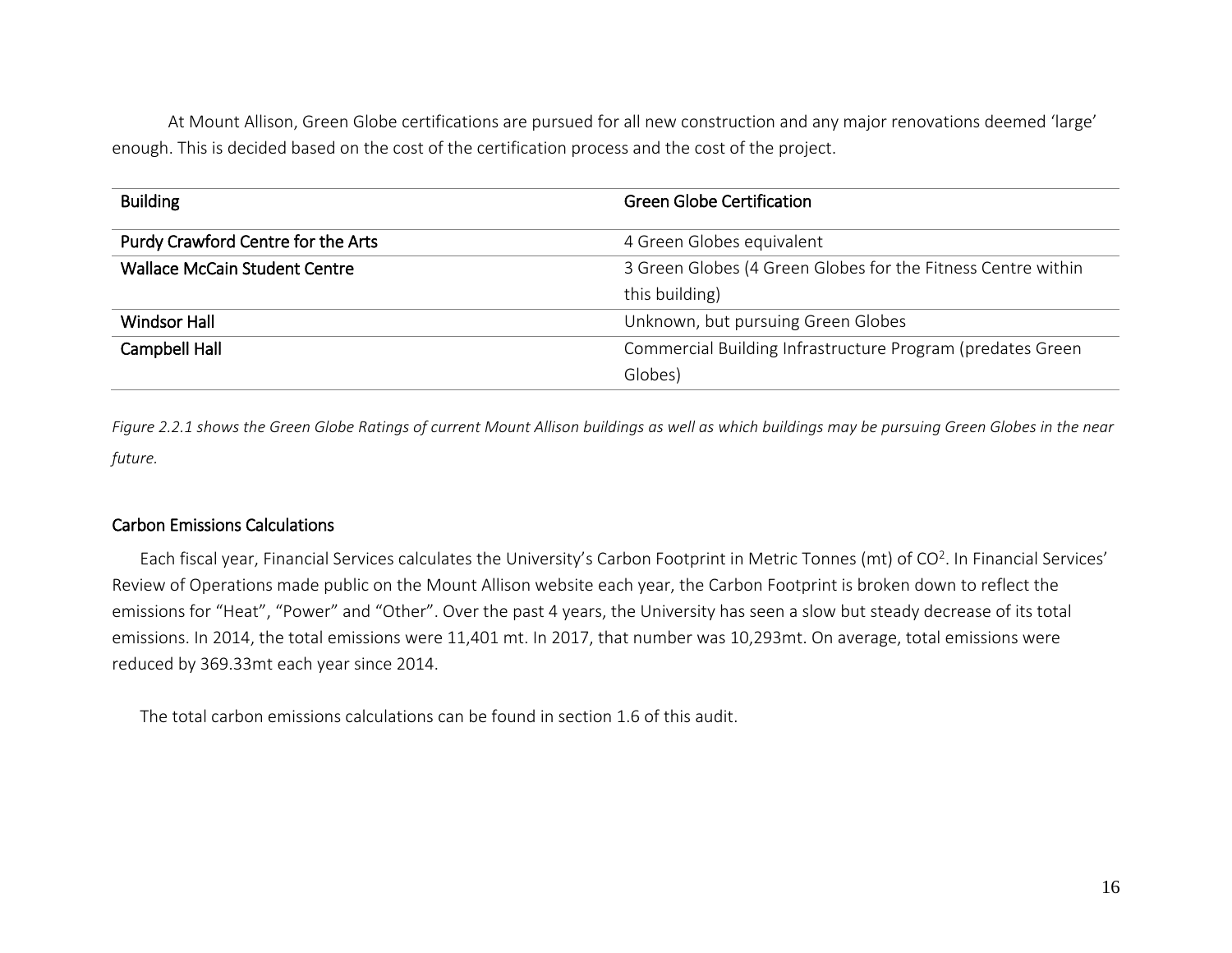## 2.5 Summary and Recommendations

Overall the University is making great progress towards developing sustainable buildings with small footprints. This is especially true when it comes to incorporating environmentally-aware materials and products in new building projects, as seen through the renovations to the Barclay and Gairdner buildings and the upcoming renovation of Windsor Hall. Small-scale energy efficiency projects completed by FM have also helped significantly in improving the efficiency of buildings on campus, including replacing lighting and ventilation systems on campus to consume less energy.

#### Policy Recommendations

The metrics for this policy are quite broad and not as encompassing as they could be. In order to more clearly calculate the actual footprint of University owned buildings, the University should have a transparent record of waste output, water usage, and energy consumption for each individual building by either reporting or putting in a system to record these metrics. The policy should include these metrics as indicators within the policy in order to provide a clearer snapshot of buildings emissions. According to Perry Eldridge of FM, there is not an individual footprint calculated for each building, and the University has experienced building metering issues over the years. Waste disposal and water consumption records are available, but not without digging. Mr. Eldridge says energy conservation records are "sparse", but he has been working to rectify metering issues, which requires funding.

#### Other Recommendations

Since Green Globes are being used as an indicator for sustainability in buildings on campus, a target rating should be incorporated into the policy itself in order to hold projects to a certain standard in every instance. Mount Allison should always strive to achieve the highest rating available in order to prove its commitment to reducing its environmental footprint, as stated on the Mount Allison website. Mount Allison should also consider having existing buildings certified as a way of establishing a standard on campus. Currently, only new building projects and major renovations are rated under the Green Globe certifications. If Mount Allison were to rate existing buildings the University could establish not only a benchmark but also a comprehensive environmental plan for the future of buildings on campus.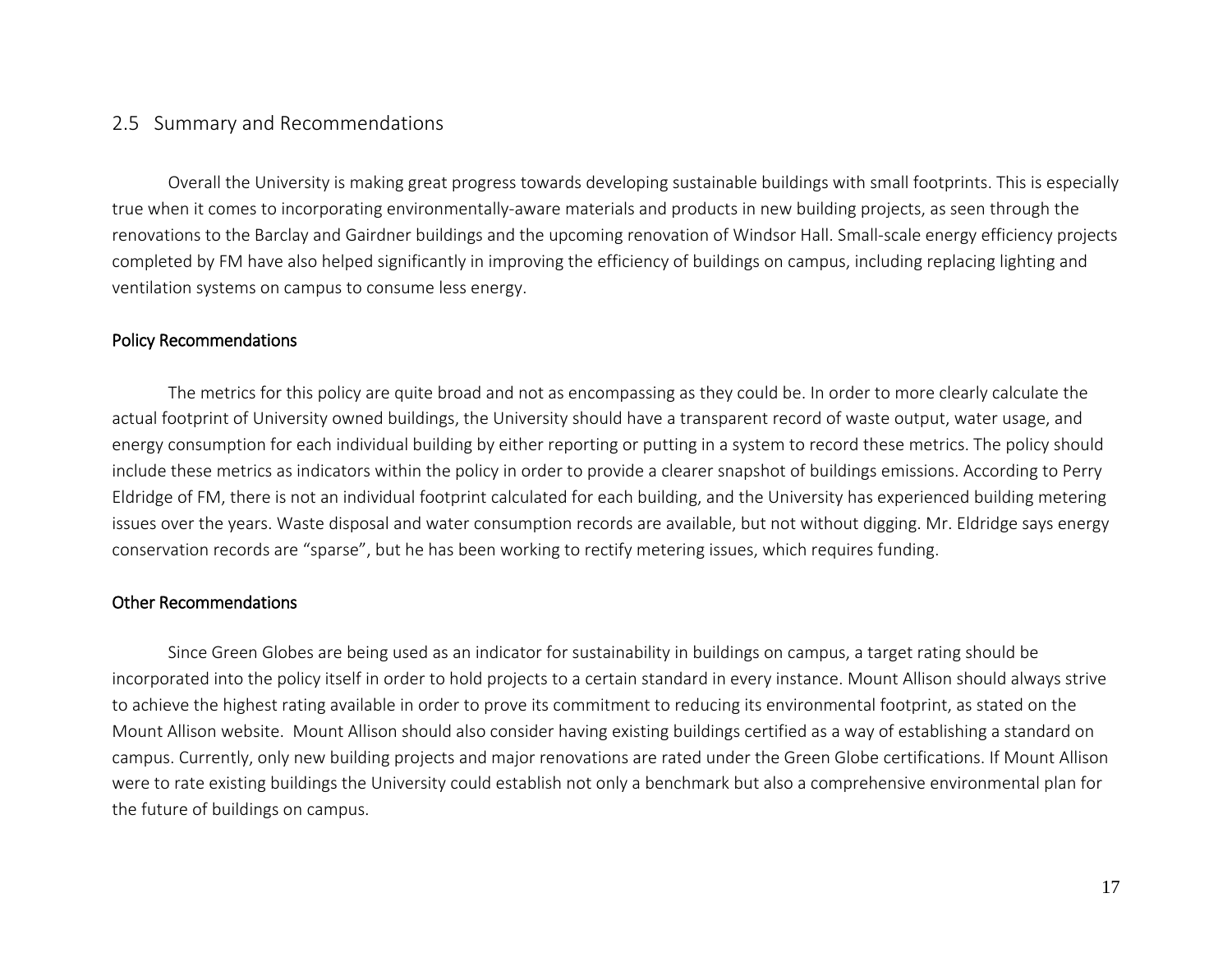More outreach material and campaigns should be generated in order to engage students and staff in lessening the footprints of University buildings. Currently, the C3 challenge is the only outreach campaign conducted at Mount Allison to raise awareness of energy consumption, and it is led primarily by students. In order to encourage the Mount Allison community to play a role, administration should encourage and facilitate year round outreach material including signage, events and online material. This should include communication of current energy efficiency and sustainability measure being taken by the University to current students and faculty.

In January of 2018, a group of students and faculty members presented to the Environmental Issues Committee about potentially developing green rooftops at Mount Allison, specifically in two locations on the Wallace McCain Student Centre. Their presentation highlighted environmental, efficiency and psychological benefits of green rooftops, as well as the research potential and funding options. A project of this nature would not only prove environmental dedication by the institution, but would also increase building efficiency and roof longevity. Mount Allison would benefit from revisiting this project, perhaps through student led efforts, and investigating other potential projects to work towards greener buildings on campus.

# 3 – Environmental Stewardship in Relation to Policies 2101 and 2102g

#### 3.1 Introduction

Environmental stewardship, based on the idea of noted conservationist Aldo Leopold that our relationship with the land around us matters, refers to "the responsible care of land and resources, while recognizing that humans are a part of complex natural systems on earth and should embody an ethic of care". Additionally, The Canadian *Living Planet* report from 2007 notes that Canada's ecological footprint per person is the fourth largest on the planet. Therefore, it is not surprising that there are a number of initiatives in place both on the Mount Allison campus and on other Canadian University campuses meant to help address problems related to climate change. The majority of these initiatives are student-led or volunteer based. This section of the audit will address some of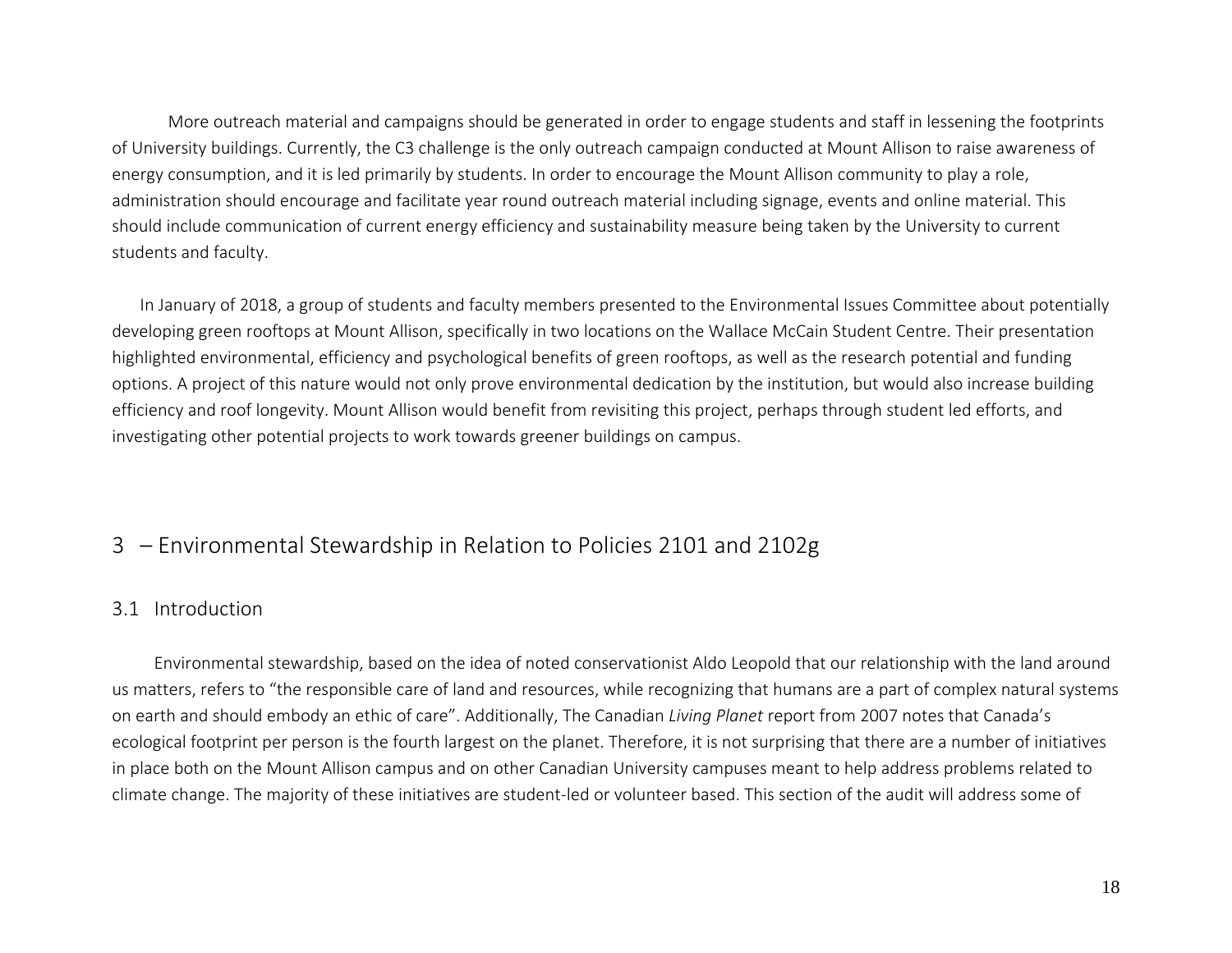those efforts in relation to the objectives and strategies of Policy 2101, Emissions, and Policy 2102g, Buildings. Additionally, this section will also use STARS criteria to further assess Mount Allison's progress towards sustainability.

#### 3.2 AUCSN

Mount Allison is a part of the Atlantic Canada Universities and Colleges Sustainability Network (AUCSN). This is a group that consists of members of participating institutions in the Maritime region. Membership is represented within this network by staff members who are responsible for sustainability initiatives at their respective institutions. The AUCSN meets in the Fall and Spring of each year, and provides Universities and Colleges in the Atlantic Canadian region with opportunities to network amongst each other to better their sustainability efforts. This gives institutions the opportunity to learn about initiatives happening at other schools to build upon one another and gain inspiration. Mount Allison is represented within AUCSN by Perry Eldridge, the Manager of Technical and Energy Services.

## 3.3 Eco-Rep Program

The Eco-Rep program monitors buildings on campus to work towards improving their environmental efficiency. Eco-Reps are student-held positions on campus that are responsible for carrying out monthly environmental audits in each building on campus. Each Eco-Rep is either chosen within their residence or assigned to an academic building by the Head Eco-Rep, which provides an 'ownership' between them and the buildings. With the help of their FM contact, Perry Eldridge, Eco-Reps serve as the 'eyes and ears' for potential building maintenance that could help with energy efficiency in the building. They look for items such as lights being left on, leaky taps, improper waste disposal signage, etc. They also play a large role in raising awareness about the C3 challenge on campus each year.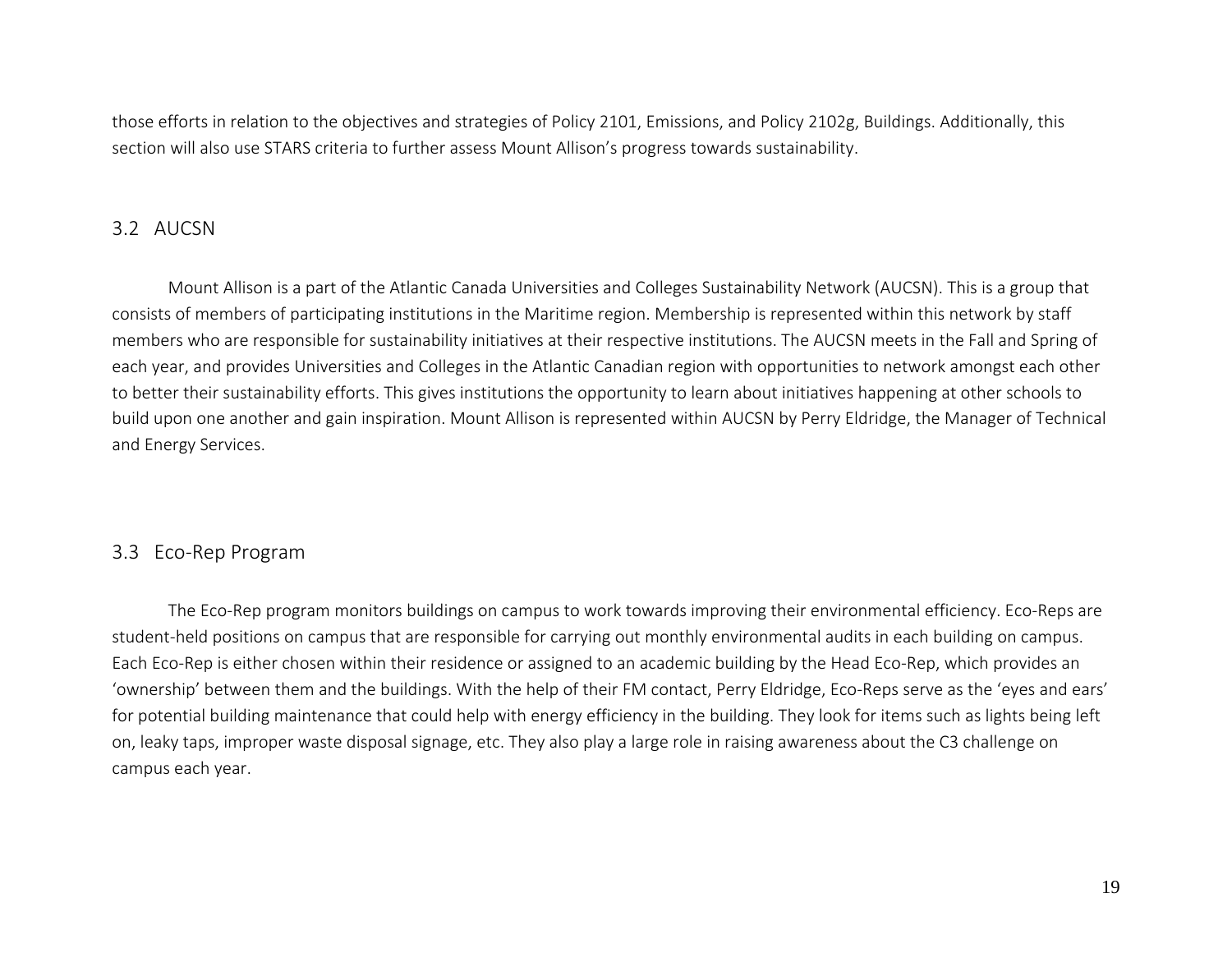The Eco-Rep building audits completed in January of 2018 were made public through the Eco Reps at Mount Allison Facebook Page in a comprehensive report. This report includes audits from residence buildings as well as academic buildings, and reports on items such as waste disposal, energy consumption and efficiency, and advises fixable problems to FM and the Environmental Issues Committee.

# 3.4 Campus Climate Challenge

The Campus Climate Challenge (C3) is held on campus annually as an initiative to bring awareness to energy use in buildings on campus. Although the challenge is presented as a competition amongst the residences on campus, it is sometimes held as an interuniversity competition amongst Atlantic Universities that was originally started at Mount Allison. In recent years, academic buildings have also been included in the calculations.

For this challenge, energy consumption is monitored by meters and displayed as kilo-watts per hour (kWh). A 2 week benchmark is established before the challenge begins, and then energy consumption is tracked for another two weeks during the challenge. Whichever building is able to reduce their weekly energy consumption the most from their baseline is declared the winner. However, the challenge is more so meant to help change the culture of how individuals think about energy and their use of it, and the ultimate goal of the challenge is to decrease energy consumption on campus overall. Eco-reps help to promote this challenge by sharing tips on how to use less energy, such as taking shorter showers, turning off lights, hanging clothes to dry or unplugging devices when they are not in use. The success of C3 is very much dependant on how much the challenge is promoted on campus.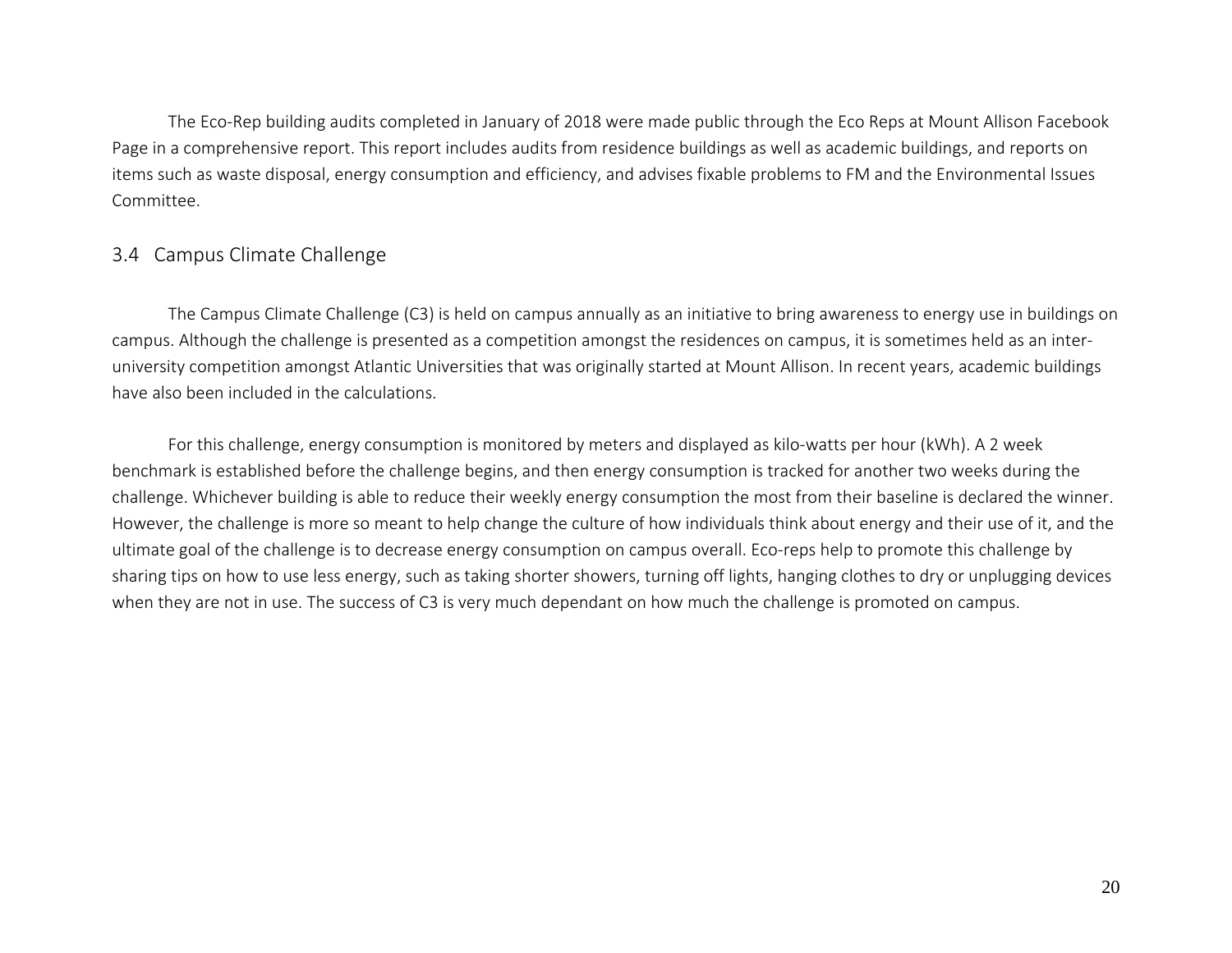# Figure 3.3.1 shows the trends in energy consumption amongst all buildings on campus during C3.

Although academic buildings only became a part of the challenge recently (2016), they are monitored throughout the C3 challenge along with the residences.

Figure 3.3.2 shows the trends in energy consumption amongst just the residences and Jennings Hall

during C3. Jennings is included in the energy measurement for Harper Hall, as the two buildings share power metering. C3 is especially promoted amongst residences, and as shown by this graph most of the decrease in energy consumption comes from within the residences.

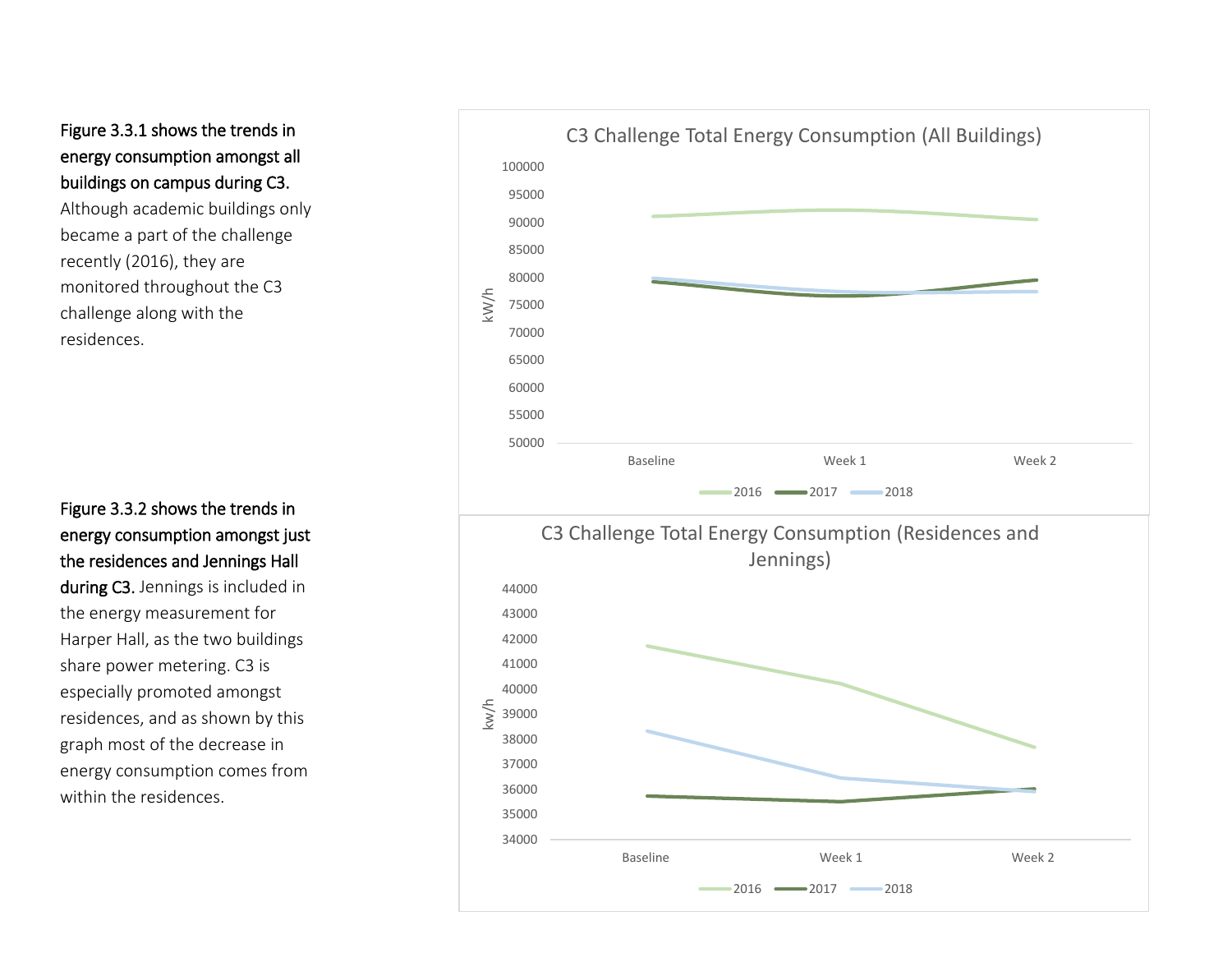## 3.5 Maple League of Universities

The Maple League of Universities was established in 2013, originally as the U4 League, unifying four small universities that focus on undergraduate education. Consisting of Acadia University, Bishops University, St. Francis Xavier University and Mount Allison University, the Maple League boasts collaboration as a means to increase the opportunities available for students. The four universities are easy to compare, as they all exist in considerably small towns and advertise similar experiences both on and off campus.

Mount Allison should gain inspiration from and build upon the initiatives being taken by their partnering universities through the Maple League when working towards becoming a more sustainable, green campus. Not only would this compliment the Maple League's collaborative abilities, but it would also help Mount Allison to identify what sort of initiatives are feasible within our small campus. Below are just of a few of the many initiatives being taken by the other 3 Maple League schools. Additionally, Mount Allison should seek opportunities for collaboration amongst the Maple League schools in terms of increasing sustainability efforts.

## Acadia University

- Acadia University boasts a Sustainability Office that works to advance sustainability initiatives at the University. This office employs a Sustainability Coordinator.
- Most recently, Acadia has taken steps towards becoming a plastic-free campus by working directly with Chartwells Catering and the Acadia Students' Union.
- Acadia has a 400 watt wind turbine and two 200 watt solar panels on top of the Student's Union Building. Acadia also has an energy dashboard, created in partnership by the Department of Computer Science and the Sustainability Office, that displays realtime energy consumption on campus.

## St. Francis Xavier University

- From 2008 to 2016, St. FX reduced their GHG emissions by 21.8%, which is 5,746 metric tonnes of CO2, and they have plans to reduce their footprint even further, The university is currently in the process of a \$12 million replacement project of various lighting and mechanical fixtures to reduce their energy consumption by up to 20 per cent.
- In March of 2017, St. FX launched St. FX Sustainability, a campaign to build a more environmentally-friendly campus.
- In 2017, students created a successful proposal to increase the number of solar panels on top of the Bloomfield Student Centre.

## Bishops University

- In an effort to reduce their GHG emissions on campus, Bishops has been harnessing geothermal energy, which saves them more than 2300 metric tonnes of CO2 emissions annually and over 1 mission cubic metres of natural gas annually. This underground energy loop became the first geothermal district heating system in Canada.
- In 2014, Bishops became a Carbon Care Certified Campus through Enviro-access, and are taking steps towards becoming a carbon-neutral campus.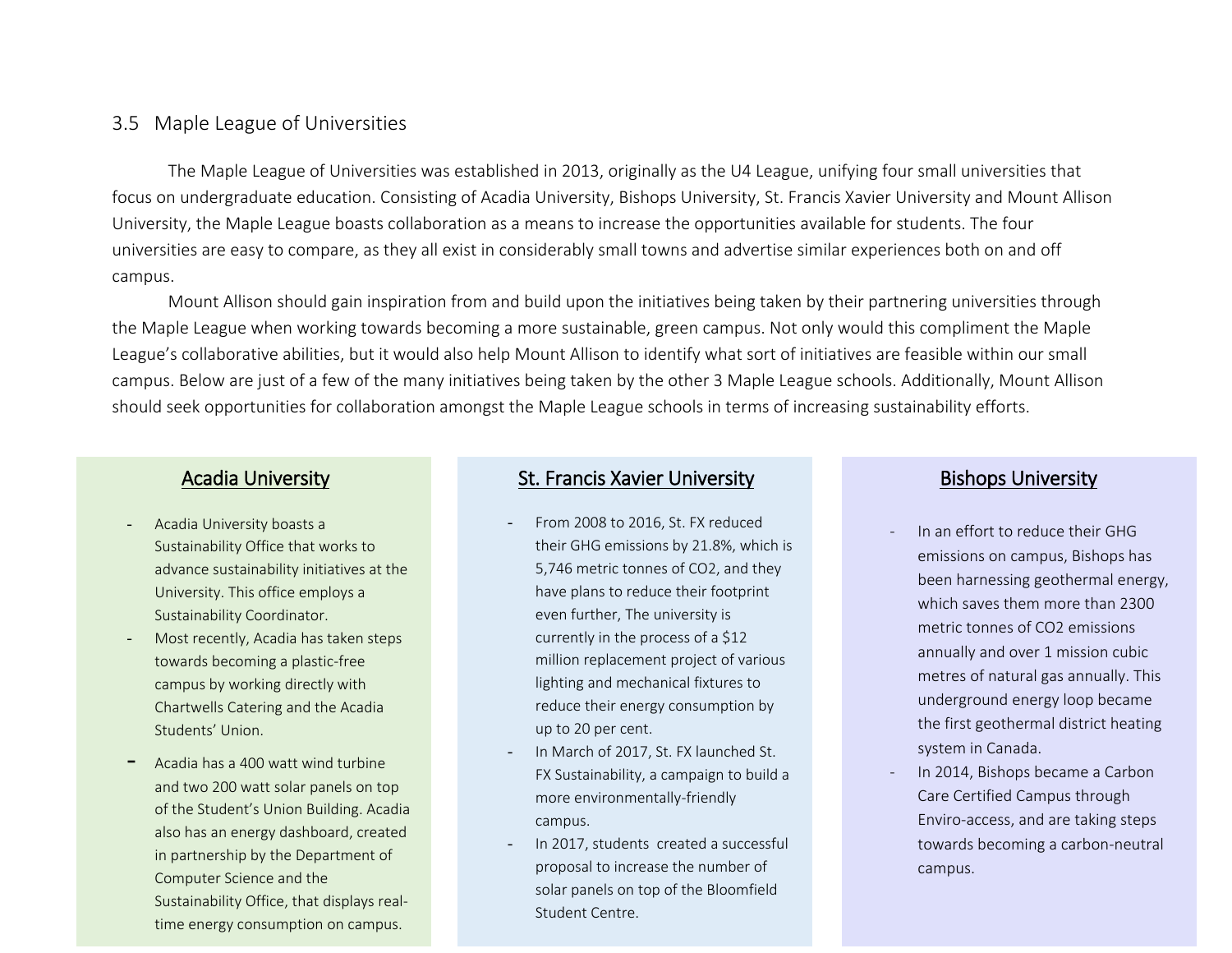## 3.6 STARS Credits

In section 5 of the Environmental Policy, Audit and Accountability, it states that the annual audit of two of the sub-policies under this policy may "include criteria from external bodies such as STARS". STARS certifications focus on the overall, general sustainability of an institution, and were developed by the Association for the Advancement of Sustainability in Higher Education (AASHE). On their website they write:

*"AASHE defines sustainability in a pluralistic and inclusive way, encompassing human and ecological health, social justice, secure livelihoods, and a better world for all generations. STARS attempts to translate this broad and inclusive view of sustainability to measurable objectives at the campus level. Thus, it includes credits related to an institution's environmental, social, and economic performance."*

There are 901 institutions registered with the STARS rating system, 76 of which are in Canada. Of those registered, 461 are active participants in reporting STARS data. STARS ratings focus on assessing sustainability, which they define as development that "meets the needs of the present without compromising the ability of future generations to meet their own needs". This is directly in line with Mount Allison's dedication to providing intergenerational equity amongst its campus, making it an ideal rating system to be used in assessing Mount Allison's overall progress.

In order to remain specific in auditing the Buildings and Emission policies, this section will look specifically at criteria listed in the STARS 2.1 Credit Checklist in relation to Buildings and Emissions under the Operations, Planning & Administration, and Engagement categories. In the chart below, relevant criteria are listed along with their descriptions and an explanation of how Mount Allison is striving to meet this criteria. It should be noted that an actual STARS assessment allocates points and is more allencompassing of overall sustainability; this chart only aims to use relevant criteria to assess Mount Allison's progress in terms of the Emissions Reduction and Buildings Policy of the Environmental Policy being assessed in this audit.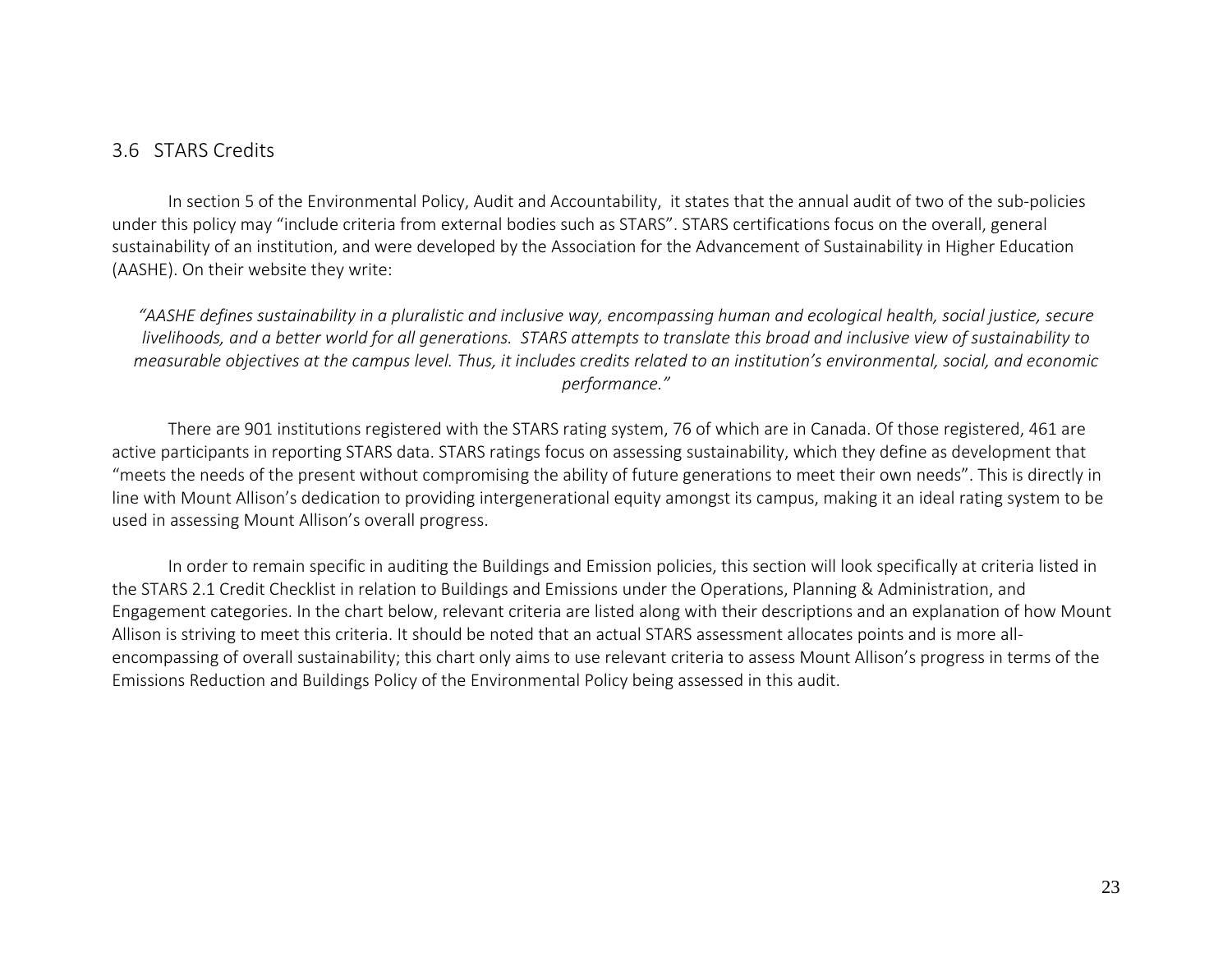| Category   | Subcategory          | <b>Credit Title</b>                 | Requirement                                                                                                                                                                                        | <b>Mount Allison Status</b>                                                                                                                                                                                                                                                        |
|------------|----------------------|-------------------------------------|----------------------------------------------------------------------------------------------------------------------------------------------------------------------------------------------------|------------------------------------------------------------------------------------------------------------------------------------------------------------------------------------------------------------------------------------------------------------------------------------|
| Engagement | Campus<br>Engagement | Student Educators Program           | Institution coordinates an ongoing<br>peer-to-peer sustainability outreach<br>and education program for students<br>(sometimes known as an "Eco-Reps"<br>program).                                 | Mount Allison operates an Eco-<br>Rep program on campus<br>through Facilities Management.                                                                                                                                                                                          |
|            |                      | Student Life                        | Institution has co-curricular<br>sustainability programs and<br>initiatives.                                                                                                                       | Mount Allison has multiple<br>student-led groups operated<br>under the MASU constitution<br>that promote sustainability on<br>campus such as Eco-Action, the<br>Geography and Environment<br>Society, etc.                                                                         |
|            |                      | Outreach Materials and publications | Institution produces outreach<br>materials and/or publications that<br>foster sustainability learning and<br>knowledge.                                                                            | Mount Allison hopes to make<br>changes to the environmental<br>section of the website, and as of<br>now outreach material is<br>limited. Student-led initiatives<br>such as Eco-Action and the<br>MASU Sustainability Committee<br>do a significant amount of<br>student outreach. |
|            |                      | Outreach Campaign                   | Institution holds at least one<br>sustainability-related outreach<br>campaign directed at students<br>and/or employees that yields<br>measurable, positive results in<br>advancing sustainability. | The C3 challenge is the only<br>outreach effort that was held<br>on campus this past year. The<br>University also provides<br>education on the garbage<br>system to students and staff.                                                                                            |
|            |                      | Assessing Sustainability Culture    | Institution conducts an assessment<br>of campus sustainability culture that<br>focuses on sustainability values,<br>behaviors and beliefs.                                                         | In terms of culture, the<br>University does not conduct<br>anything of this nature as of yet.<br>However, the Environmental<br>Issues Committee does act as                                                                                                                        |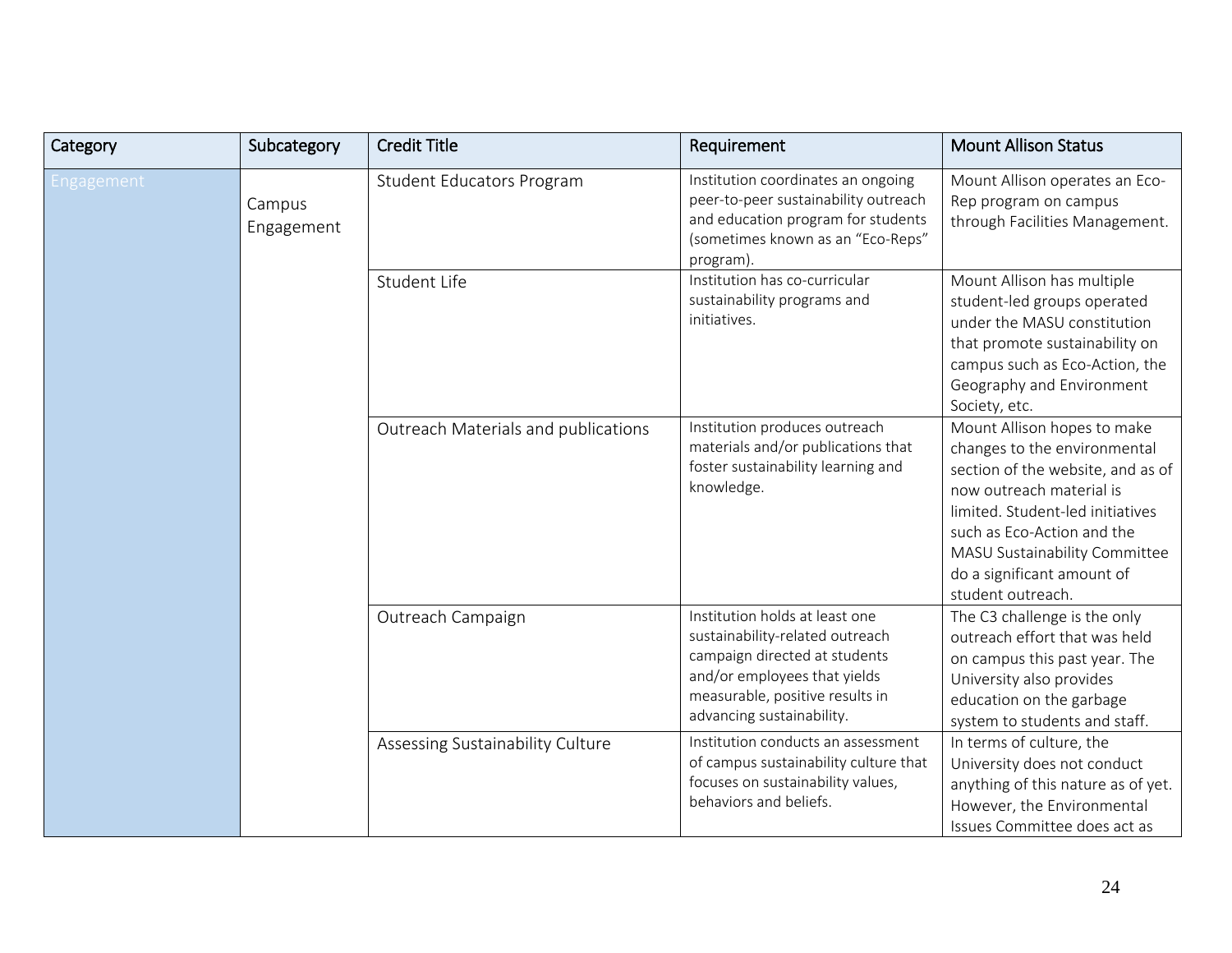|                   |                      |                                       |                                                                                                                                                                                                                                                 | an instrument to help gage the<br>culture, as it is a<br>multidisciplinary group.                                                                                                                                                                                                          |
|-------------------|----------------------|---------------------------------------|-------------------------------------------------------------------------------------------------------------------------------------------------------------------------------------------------------------------------------------------------|--------------------------------------------------------------------------------------------------------------------------------------------------------------------------------------------------------------------------------------------------------------------------------------------|
|                   |                      | <b>Staff Professional Development</b> | Institution's staff participate in<br>sustainability training or professional<br>development opportunities that are<br>provided or supported by the<br>institution.                                                                             | Sometimes staff (Perry Eldridge)<br>are sent to conferences for this<br>type of training (eg., AUCSN<br>2018 Spring Network Meeting).<br>The University provides training<br>as required, but there is room<br>for improvement.                                                            |
|                   | Public<br>Engagement | <b>Community Partnerships</b>         | Institution has one or more formal<br>community partnership(s) with<br>school districts, government<br>agencies, nonprofit organizations,<br>NGOs, businesses and/or other<br>external entities, to work together to<br>advance sustainability. | The University works closely<br>with the town and other<br>Sackville based groups. The<br>university is also working with<br>Siemens Canada in Moncton<br>to examine opportunities for<br>energy efficiency programs<br>on campus. They previously<br>had done an assessment on<br>campus. |
|                   |                      | Intercampus Collaboration             | Institution collaborates with other<br>colleges and universities to support<br>and help build the campus<br>sustainability community.                                                                                                           | In the past, Mount Allison has<br>completed the C3 Challenge in<br>collaboration with other<br>Universities, but this is not<br>always the case. Mount Allison<br>is also a member of the AUCSN<br>(Atlantic Universities & Colleges<br>Sustainability Network).                           |
| <b>Operations</b> | Air and<br>Climate   | Greenhouse Gas Emissions              | Institution has conducted a<br>greenhouse gas (GHG) emissions<br>inventory that includes, at minimum,<br>Scope 1 and Scope 2 GHG emissions.                                                                                                     | Mount Allison does conduct a<br>GHG emissions inventory in<br>order to calculate their annual<br>carbon footprint, which                                                                                                                                                                   |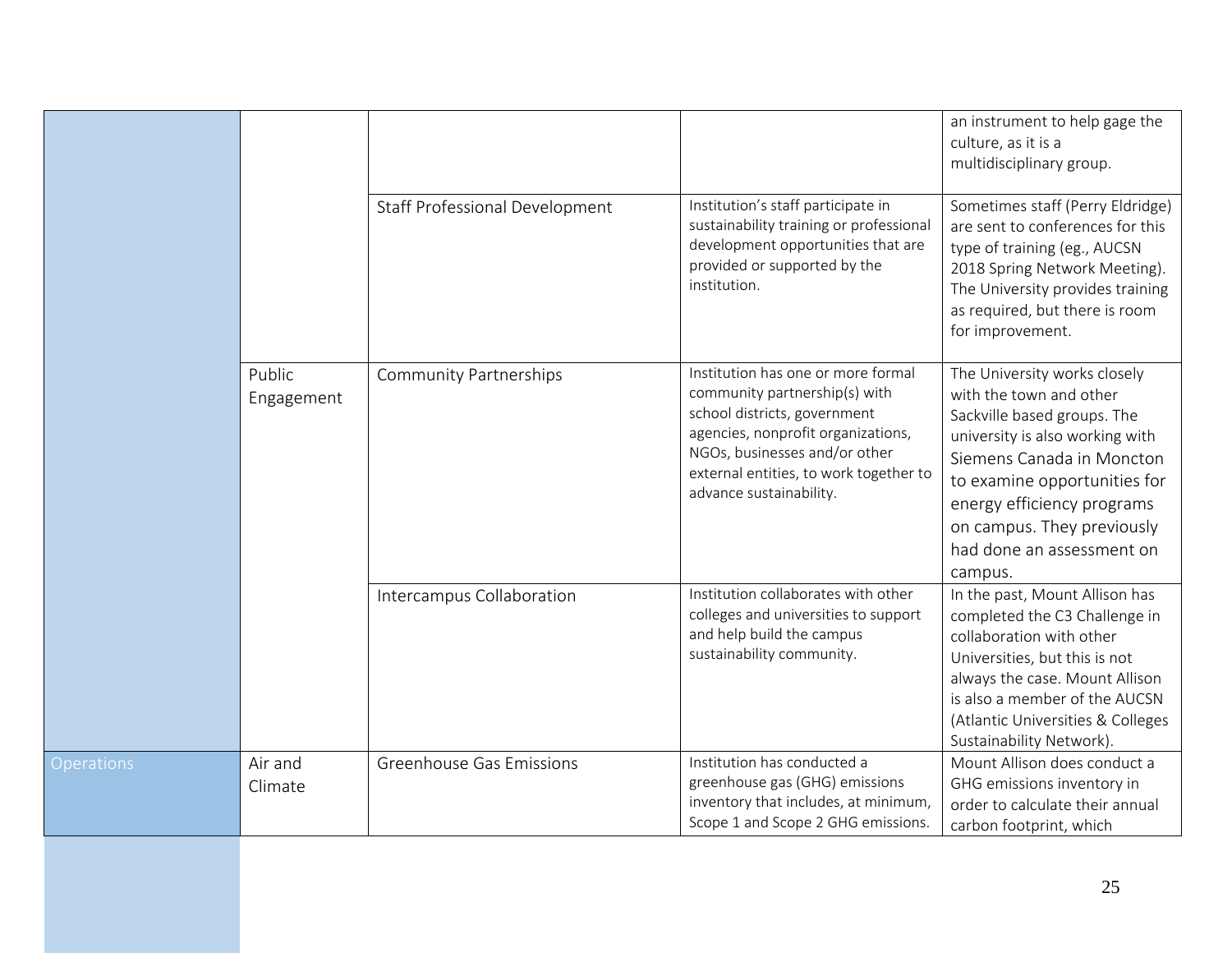|                  | Outdoor Air Quality                         | Institution has 1) adopted policies or<br>guidelines to improve outdoor air<br>quality and minimize air pollutant<br>emissions from mobile sources on<br>campus and/or 2) completed an<br>inventory of significant air emissions<br>from stationary sources on campus.                                                                                           | includes both Scope 1 and<br>Scope 2 GHG emissions.<br>The University does not<br>currently have a policy<br>addressing air quality, although<br>an inventory of emissions that<br>may affect air quality is kept.<br>The University does have a tree<br>planting policy (2102f, Ground<br>Policy), and although tree<br>planting helps towards this, the<br>policy does not specifically |
|------------------|---------------------------------------------|------------------------------------------------------------------------------------------------------------------------------------------------------------------------------------------------------------------------------------------------------------------------------------------------------------------------------------------------------------------|-------------------------------------------------------------------------------------------------------------------------------------------------------------------------------------------------------------------------------------------------------------------------------------------------------------------------------------------------------------------------------------------|
| <b>Buildings</b> | <b>Buildings Operations and Maintenance</b> | Institution owns and operates<br>buildings that are 1) certified under a<br>green building rating system for<br>existing buildings (e.g. LEED O+M) or<br>2) operated and maintained in<br>accordance with formally adopted<br>sustainable operations and<br>maintenance guidelines and policies.                                                                 | reference air quality.<br>Mount Allison certifies new<br>buildings and major renovations<br>through the Green Globe rating<br>system. However, it does not<br>have a certification process for<br>existing buildings.                                                                                                                                                                     |
|                  | <b>Building Design and Construction</b>     | Institution owns buildings that were<br>constructed or underwent major<br>renovations in the previous five<br>years and are 1) certified under a<br>green building rating system for new<br>construction and major renovations<br>(e.g. LEED BD+C) or 2) designed and<br>built in accordance with formally<br>adopted green building guidelines<br>and policies. | New building projects or major<br>renovation projects at Mount<br>Allison pursue Green Globe<br>certifications and are built with<br>the intent of receiving a high<br>rating under Green Globe<br>standards and regulations.                                                                                                                                                             |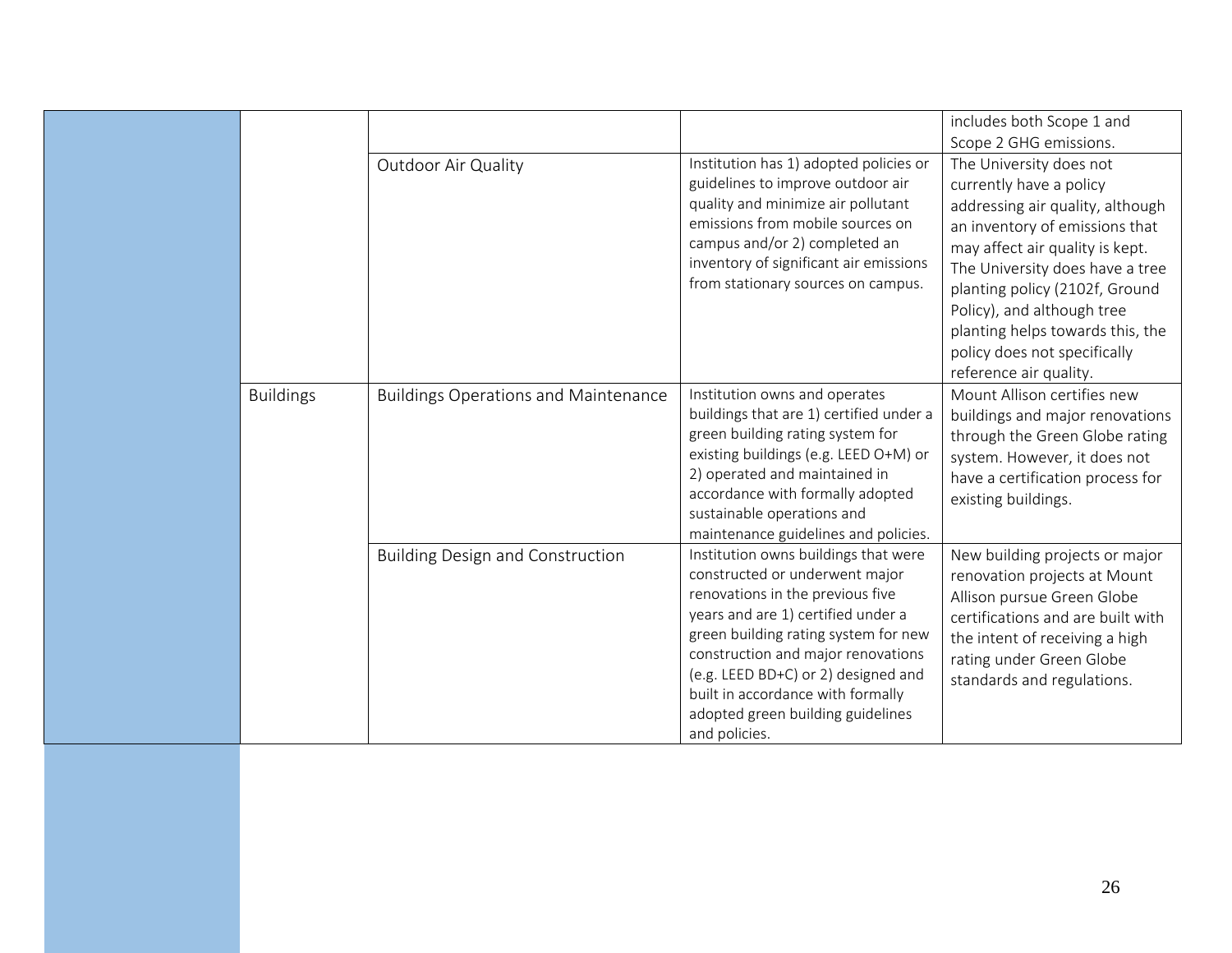|  | Energy         | <b>Building Energy Consumption</b>     | Institution has data on grid-<br>purchased electricity, electricity from<br>on-site renewables, district<br>steam/hot water, energy from all<br>other sources (excluding<br>transportation fuels), and gross<br>square feet/metres of floor area.                                                                                                                                                                                           | Mount Allison keeps track of<br>building energy consumption<br>data through receipts in order<br>to calculate the institution's<br>annual carbon footprint.                                                                                                          |
|--|----------------|----------------------------------------|---------------------------------------------------------------------------------------------------------------------------------------------------------------------------------------------------------------------------------------------------------------------------------------------------------------------------------------------------------------------------------------------------------------------------------------------|----------------------------------------------------------------------------------------------------------------------------------------------------------------------------------------------------------------------------------------------------------------------|
|  |                | Clean and renewable energy             | Institution A) generates electricity<br>from clean and renewable energy<br>sources on campus, B) uses<br>renewable sources for non-electric,<br>on-site energy generation, C)<br>catalyzes the development of off-site<br>clean and renewable energy sources,<br>or D) purchases the environmental<br>attributes of electricity in the form of<br>RECs, GOs, or renewable electricity<br>from a certified green power<br>purchasing option. | Mount Allison does not<br>generate electricity from its<br>own renewable energy sources,<br>nor are there any available<br>through the grid from NB<br>Power.                                                                                                        |
|  | Transportation | Campus Fleet                           | Institution supports alternative fuel<br>and power technology by including<br>in its motorized fleet vehicles that<br>are hybrid, electric and/or<br>alternatively fueled.                                                                                                                                                                                                                                                                  | Mount Allison's campus fleet is<br>being reorganized, and is<br>moving towards becoming<br>more efficient.                                                                                                                                                           |
|  |                | Support for Sustainable Transportation | Institution has implemented<br>strategies to encourage more<br>sustainable modes of transportation<br>and reduce the impact of student<br>and employee commuting.                                                                                                                                                                                                                                                                           | This is something that the<br>Environmental Issues<br>Committee is working on, but<br>no such strategies have been<br>implemented as of yet. Ride<br>sharing occurs are Mount<br>Allison on an irregular basis, and<br>is not organized through a<br>formal program. |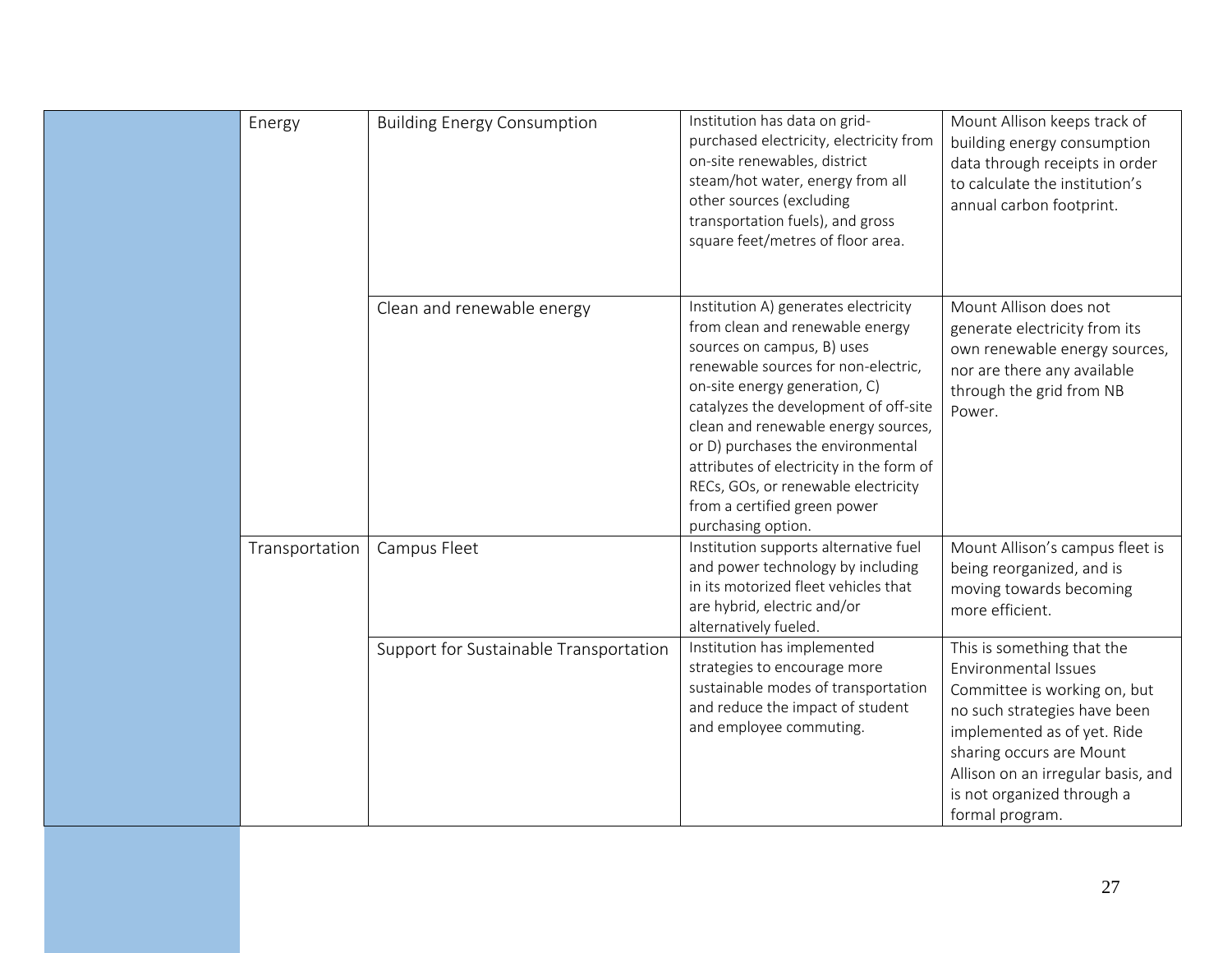|                                | Purchasing                   | Sustainable Procurement       | Institution 1) has written policies,<br>guidelines or directives that seek to<br>support sustainable purchasing<br>across commodity categories<br>institution-wide, 2) employs Life<br>Cycle Cost Analysis (LCCA) as a<br>matter of policy and practice when<br>evaluating energy and water using<br>products, systems and building<br>components, or 3) has published<br>sustainability criteria to be applied<br>when evaluating products and<br>services. | Mount Allison's Procurement<br>Policy includes a subsection<br>entitled "Environmentally<br>Aware Purchasing", which<br>outlines environmental<br>considerations with regards to<br>procurement. Additionally,<br>Procurement Services does look<br>at LCCAs when making<br>purchasing decisions.<br>Sustainable procurement at<br>Mount Allison could be<br>improved upon, as the current<br>policy acts as guidelines only. |
|--------------------------------|------------------------------|-------------------------------|--------------------------------------------------------------------------------------------------------------------------------------------------------------------------------------------------------------------------------------------------------------------------------------------------------------------------------------------------------------------------------------------------------------------------------------------------------------|-------------------------------------------------------------------------------------------------------------------------------------------------------------------------------------------------------------------------------------------------------------------------------------------------------------------------------------------------------------------------------------------------------------------------------|
|                                |                              | <b>Electronics Purchasing</b> | Institution purchases EPEAT<br>registered products for desktop and<br>notebook/laptop computers,<br>displays, thin clients, tablets/slates,<br>televisions and imaging equipment.                                                                                                                                                                                                                                                                            | Mount Allison does not<br>specifically look for EPEAT<br>products, although it does<br>solely purchase Energy Star<br>electronic products.                                                                                                                                                                                                                                                                                    |
| Planning and<br>Administration | Coordination<br>and Planning | Sustainability Coordination   | Institution has at least one<br>sustainability committee, office,<br>and/or officer tasked by the<br>administration or governing body to<br>advise on and implement policies<br>and programs related to<br>sustainability on campus.                                                                                                                                                                                                                         | Perry Eldridge of Facilities<br>Management is tasked with<br>completing energy efficiency<br>projects, but Mount Allison<br>does not have a staff position<br>working towards sustainability.                                                                                                                                                                                                                                 |
|                                |                              | Sustainable Planning          | Institution has formally adopted<br>plans that include measurable<br>sustainability objectives.                                                                                                                                                                                                                                                                                                                                                              | The Environmental Policies<br>serve as the primary<br>sustainability objectives, as well<br>as the Carbon Footprint<br>Reduction Targets found on<br>Mount Allison's Environment<br>Mount Allison Page. Aside from<br>these documents, the Campus<br>Master Plan includes some                                                                                                                                                |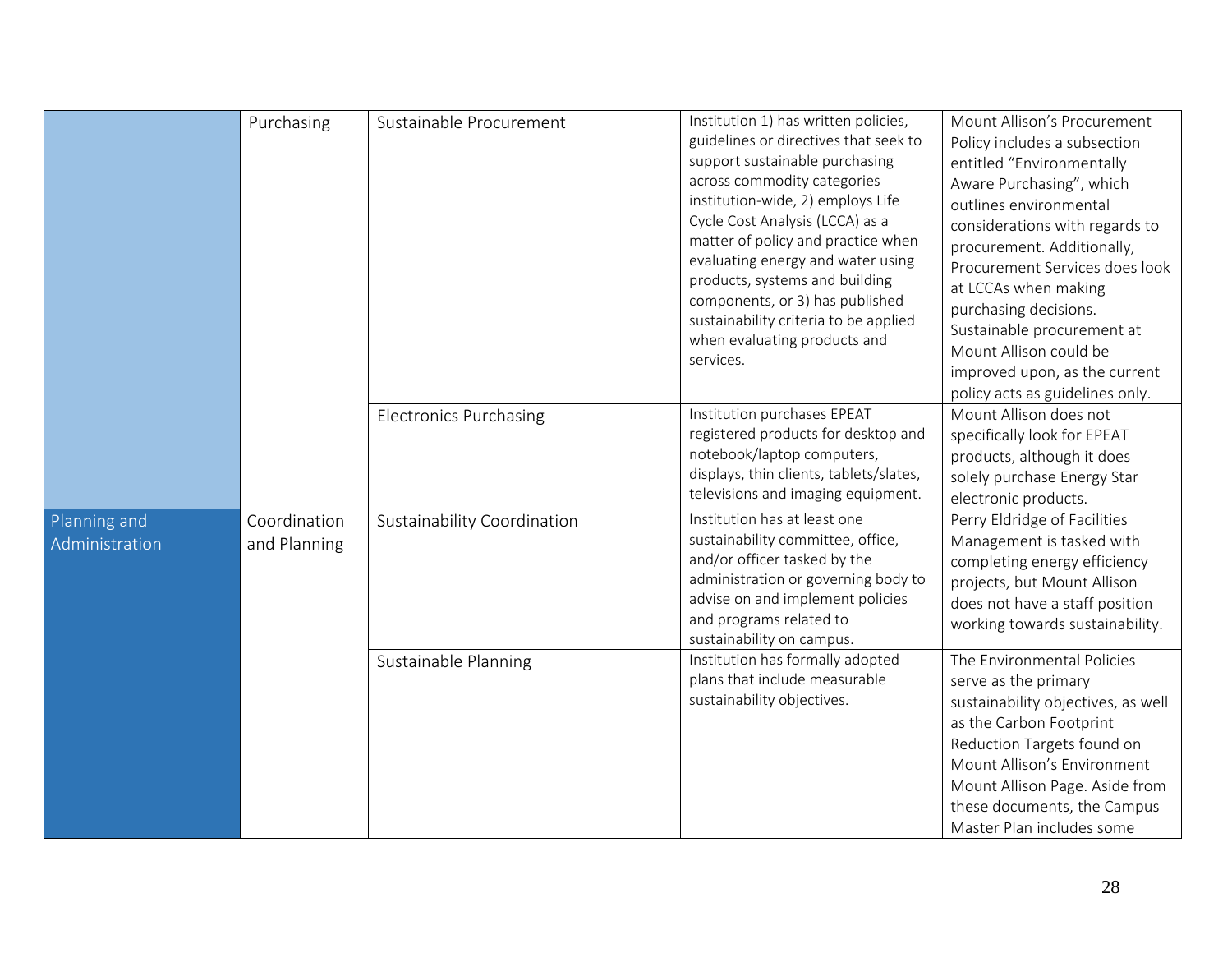|                           |                          |                                                                                                                                                                                                                                                                                                 | wording regarding the<br>sustainable use of space on<br>campus.                                                                                                                                                                                                                                                                                                                       |
|---------------------------|--------------------------|-------------------------------------------------------------------------------------------------------------------------------------------------------------------------------------------------------------------------------------------------------------------------------------------------|---------------------------------------------------------------------------------------------------------------------------------------------------------------------------------------------------------------------------------------------------------------------------------------------------------------------------------------------------------------------------------------|
|                           | Participatory Governance | Institution has adopted 1) a<br>framework for engaging internal<br>stakeholders (i.e. students, staff,<br>faculty) in governance; and/or 2) a<br>framework for engaging external<br>stakeholders (i.e. local community<br>members) in the institution's<br>governance, strategy and operations. | Mount Allison's board and<br>board committees have various<br>mechanisms for some<br>engagement. On every<br>committee there is at least one<br>faculty and student.<br>Additionally, there is an open<br>board meeting once a year, and<br>the University regularly engages<br>with the town.                                                                                        |
| Investment<br>and Finance | Sustainable Investments  | Institution and/or its system,<br>foundation or management<br>company makes positive<br>sustainability investments and/or has<br>investor engagement policies and<br>practices.                                                                                                                 | On Mount Allison's website<br>under "Climate Change and<br>Responsible Investing", there is<br>a section which states: "there<br>are opportunities to take<br>environmental, social and other<br>factors into account when<br>managing the University's<br>investments but it does not<br>support embracing a binary<br>$choice - to hold$ or not to hold<br>fossil fuel securities." |
|                           | Investment Disclosure    | Institution makes a snapshot of its<br>investment holdings available to the<br>public.                                                                                                                                                                                                          | Yes. This can be found under<br>Financial Reports "Endowment<br>Fund Holdings" on Mount<br>Allison's website.                                                                                                                                                                                                                                                                         |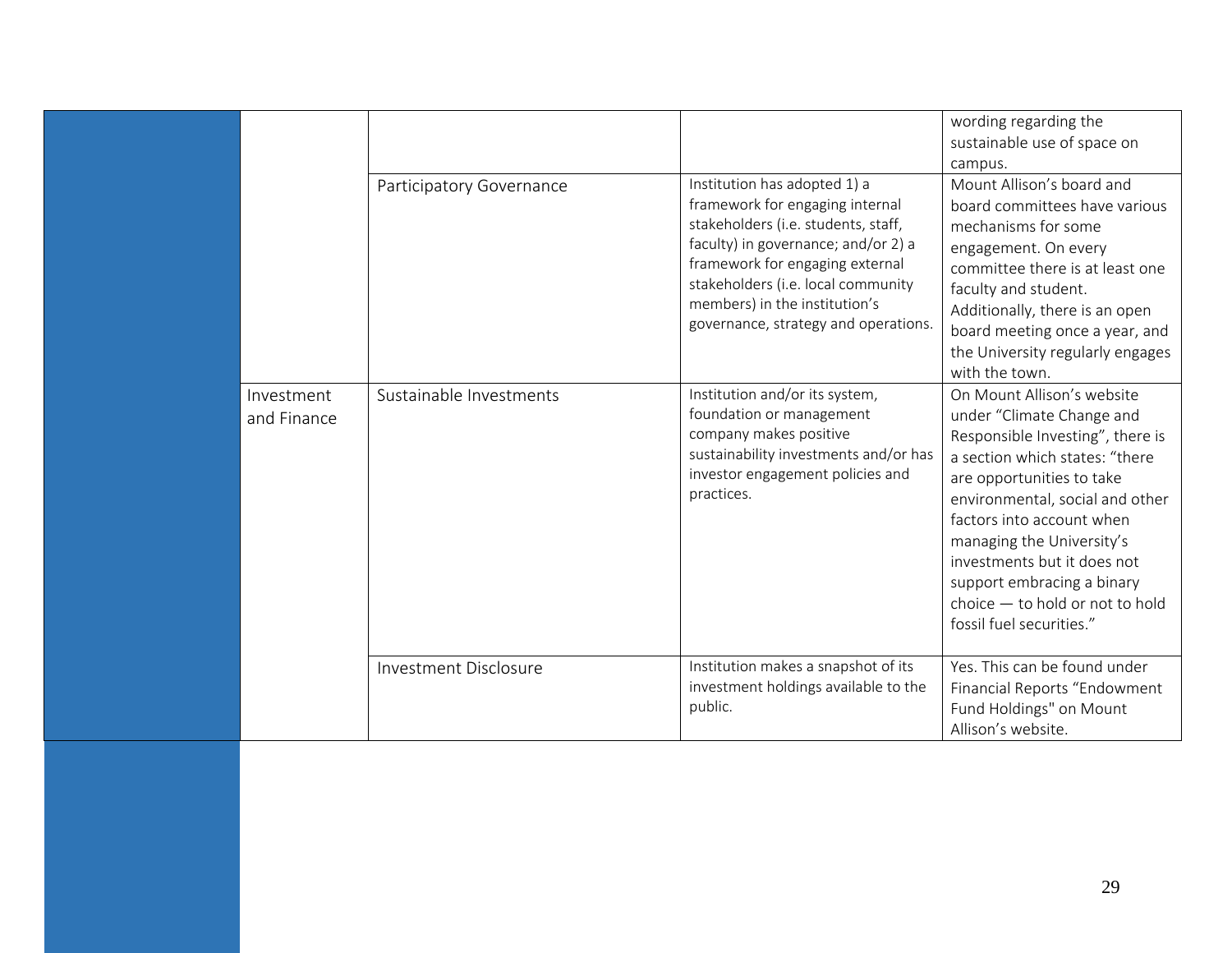## 4 Sources

# 1. Emissions

Cited Work

## Data and Information Provided by

Perry Eldridge, Manager of Technical and Energy Services, (Interview and Email)

Neil MacEachern, Director of Facilities Management, (Interview and Email)

Barb Macintosh, Controller, (Interview and Email)

Robert Inglis, Vice-President Finance and Administration, (Interview)

Ruth Terrio, Procurement Services, (Interview)

# 2. Buildings

Cited Work

<https://www.iso.org/home.html>

<https://www.thegbi.org/green-globes-certification/>

## Data and Information Provided by